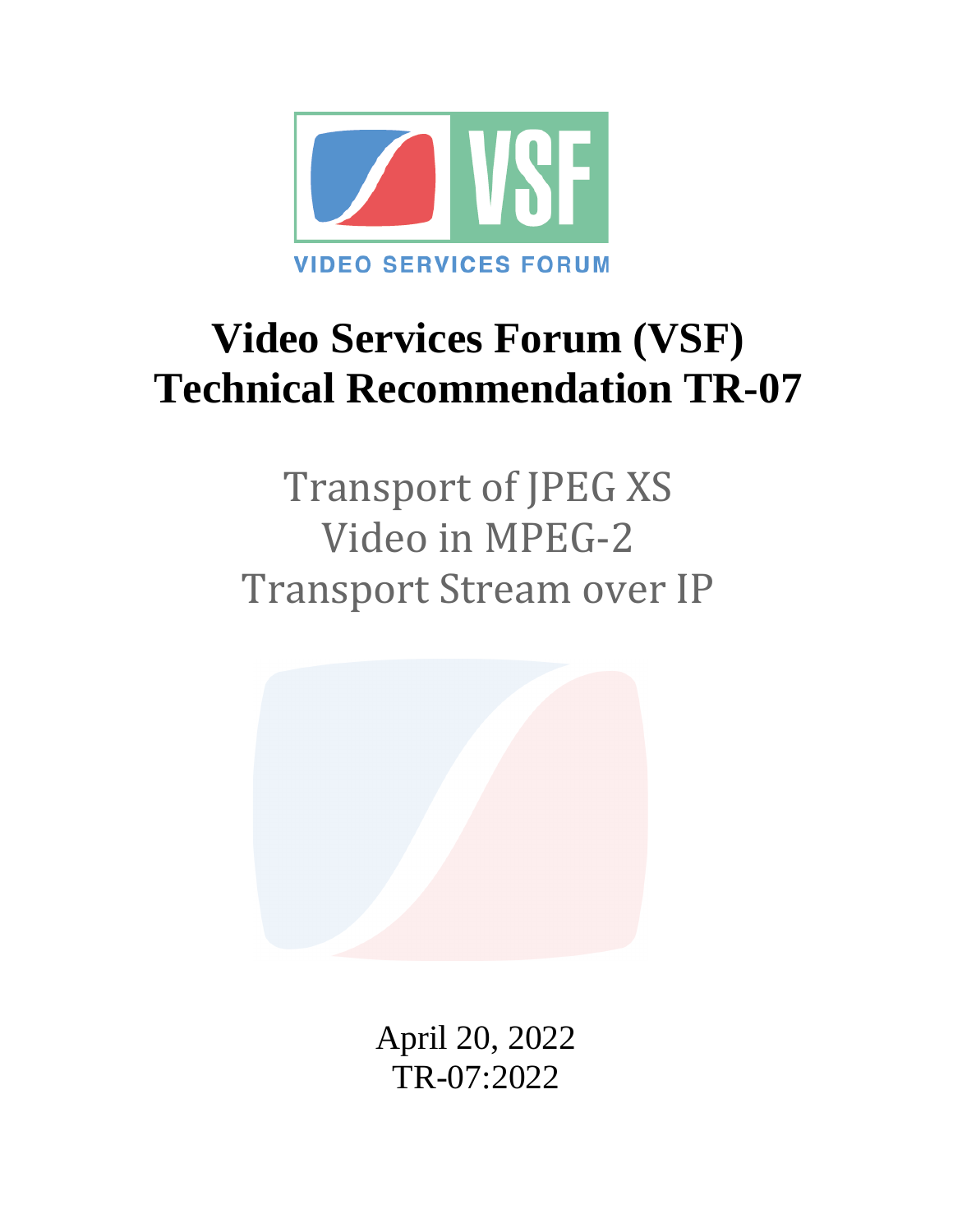© 2022 Video Services Forum

This work is licensed under the Creative Commons Attribution-No Derivatives 4.0 International License. To view a copy of this license, visit https://creativecommons.org/licenses/by-nd/4.0/

> or send a letter to Creative Commons, PO Box 1866 Mountain View, CA 94042, USA.



## **INTELLECTUAL PROPERTY RIGHTS**

RECIPIENTS OF THIS DOCUMENT ARE REQUESTED TO SUBMIT, WITH THEIR COMMENTS, NOTIFICATION OF ANY RELEVANT PATENT CLAIMS OR OTHER INTELLECTUAL PROPERTY RIGHTS OF WHICH THEY MAY BE AWARE THAT MIGHT BE INFRINGED BY ANY IMPLEMENTATION OF THE RECOMMENDATION SET FORTH IN THIS DOCUMENT, AND TO PROVIDE SUPPORTING DOCUMENTATION.

THIS RECOMMENDATION IS BEING OFFERED WITHOUT ANY WARRANTY WHATSOEVER, AND IN PARTICULAR, ANY WARRANTY OF NONINFRINGEMENT IS EXPRESSLY DISCLAIMED. ANY USE OF THIS RECOMMENDATION SHALL BE MADE ENTIRELY AT THE IMPLEMENTER'S OWN RISK, AND NEITHER THE FORUM, NOR ANY OF ITS MEMBERS OR SUBMITTERS, SHALL HAVE ANY LIABILITY WHATSOEVER TO ANY MPLEMENTER OR THIRD PARTY FOR ANY DAMAGES OF ANY NATURE WHATSOEVER, DIRECTLY OR INDIRECTLY, ARISING FROM THE USE OF THIS RECOMMENDATION.

## **LIMITATION OF LIABILITY**

VSF SHALL NOT BE LIABLE FOR ANY AND ALL DAMAGES, DIRECT OR INDIRECT, ARISING FROM OR RELATING TO ANY USE OF THE CONTENTS CONTAINED HEREIN, INCLUDING WITHOUT LIMITATION ANY AND ALL INDIRECT, SPECIAL, INCIDENTAL OR CONSEQUENTIAL DAMAGES (INCLUDING DAMAGES FOR LOSS OF BUSINESS, LOSS OF PROFITS, LITIGATION, OR THE LIKE), WHETHER BASED UPON BREACH OF CONTRACT, BREACH OF WARRANTY, TORT (INCLUDING NEGLIGENCE), PRODUCT LIABILITY OR OTHERWISE, EVEN IF ADVISED OF THE POSSIBILITY OF SUCH DAMAGES. THE FOREGOING NEGATION OF DAMAGES IS A FUNDAMENTAL ELEMENT OF THE USE OF THE CONTENTS HEREOF, AND THESE CONTENTS WOULD NOT BE PUBLISHED BY VSF WITHOUT SUCH LIMITATIONS.

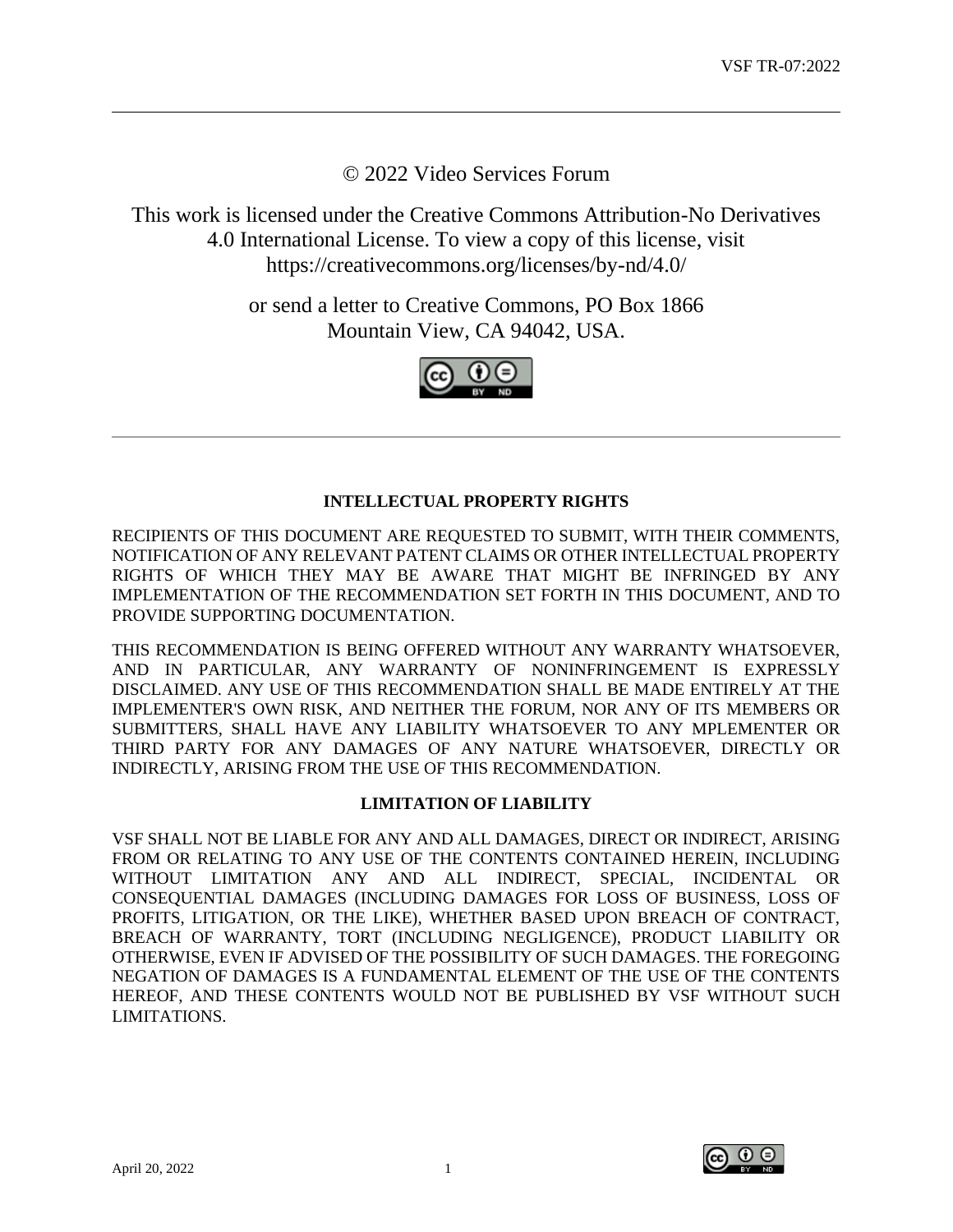#### **Executive Summary**

The JPEG XS compression method is used in low latency transmission applications for cost-effective, high quality, real-time transport of television video signals over IP networks. The term "XS" is meant to convey the "extra small", "extra speed" nature of this compression method. This VSF Technical Recommendation (TR), defines profiles for streaming of JPEG XS video, and establishes an interoperable method for transporting that compressed video along with associated audio and ancillary data in an MPEG-2 Transport Stream. This TR also defines an optional Forward Error Correction scheme.

The primary use case addressed by this TR is the transport of video, audio, and ancillary data in wide area network (WAN) applications.

Recipients of this document are invited to submit technical comments. The VSF also requests that recipients notify us of any relevant patent claims or other intellectual property rights of which they may be aware, that might be infringed by any implementation of the Recommendation set forth in this document, and to provide supporting documentation.

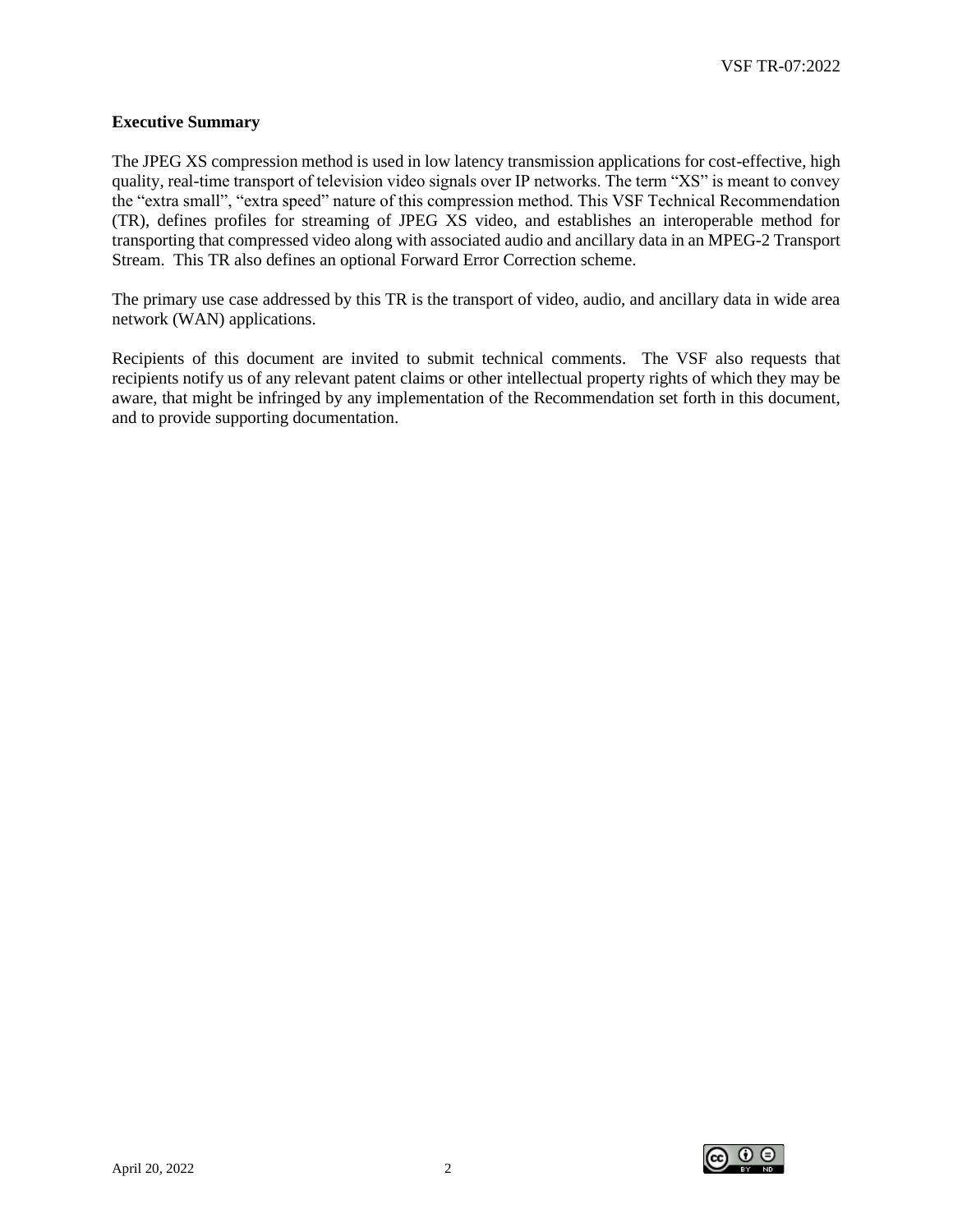# **Table of Contents**

| 1.                                                 | Introduction (Informative)                                            |               |  |  |  |  |  |
|----------------------------------------------------|-----------------------------------------------------------------------|---------------|--|--|--|--|--|
|                                                    | Contributors<br>1.1                                                   |               |  |  |  |  |  |
|                                                    | 1.2<br>About the Video Services Forum                                 | 4             |  |  |  |  |  |
| 2.                                                 | <b>Conformance Notation</b>                                           | $\mathfrak s$ |  |  |  |  |  |
| 3.                                                 | <b>Normative References</b>                                           | 6             |  |  |  |  |  |
| 4.                                                 | Acronyms                                                              | $\tau$        |  |  |  |  |  |
| 5.                                                 | Definitions                                                           | 8             |  |  |  |  |  |
| 6.                                                 | System Overview/Use Case (Informative)                                | 8             |  |  |  |  |  |
| 7.                                                 | Organization and Signaling of a VSF TR-07 Stream                      | 9             |  |  |  |  |  |
| 8.                                                 | Capability Sets and Interoperability Points                           | 10            |  |  |  |  |  |
| 9.                                                 | <b>Essence Service Components</b>                                     | 11            |  |  |  |  |  |
|                                                    | 9.1<br><b>JPEG XS Video</b>                                           | 11            |  |  |  |  |  |
|                                                    | MPEG-2 Transport Stream and JPEG XS Codestream (Informative)<br>9.1.1 | 11            |  |  |  |  |  |
|                                                    | <b>JPEG XS Codestream Restrictions</b><br>9.1.2                       | 12            |  |  |  |  |  |
|                                                    | <b>JPEG XS Elementary Stream</b><br>9.1.3                             | 13            |  |  |  |  |  |
|                                                    | 9.1.3.1<br>JPEG XS Video descriptor                                   | 13            |  |  |  |  |  |
|                                                    | 9.1.4<br><b>JPEG XS Elementary Stream Header</b>                      | 13            |  |  |  |  |  |
|                                                    | 9.1.4.1<br>Field coding and frame rate                                | 14            |  |  |  |  |  |
|                                                    | 9.1.4.2<br>Maximum Bitrate                                            | 14            |  |  |  |  |  |
|                                                    | 9.1.4.3<br>Color Space Specification & Dynamic Range                  | 14            |  |  |  |  |  |
|                                                    | 9.1.4.4<br>Mastering Display Metadata                                 | 15            |  |  |  |  |  |
|                                                    | <b>JPEG XS Still Pictures</b><br>9.1.4.5                              | 15            |  |  |  |  |  |
|                                                    | 9.2<br>Audio Transport (PCM and Non-PCM signals)                      | 15            |  |  |  |  |  |
|                                                    | 9.3<br><b>Ancillary Data</b>                                          | 17            |  |  |  |  |  |
|                                                    | HANC and VANC data which are excluded from transport<br>9.3.1         | 17            |  |  |  |  |  |
|                                                    | 9.3.2 Limits on the total amount of ANC data to be transported        | 17            |  |  |  |  |  |
| 10.                                                | IP Encapsulation and Forward Error Correction                         | 18            |  |  |  |  |  |
| 11.                                                | Bibliography (Informative)<br>19                                      |               |  |  |  |  |  |
| Appendix A (Informative) Program Map Table Example |                                                                       |               |  |  |  |  |  |
|                                                    | Appendix B – Capabilities and Interop Points                          | 22            |  |  |  |  |  |

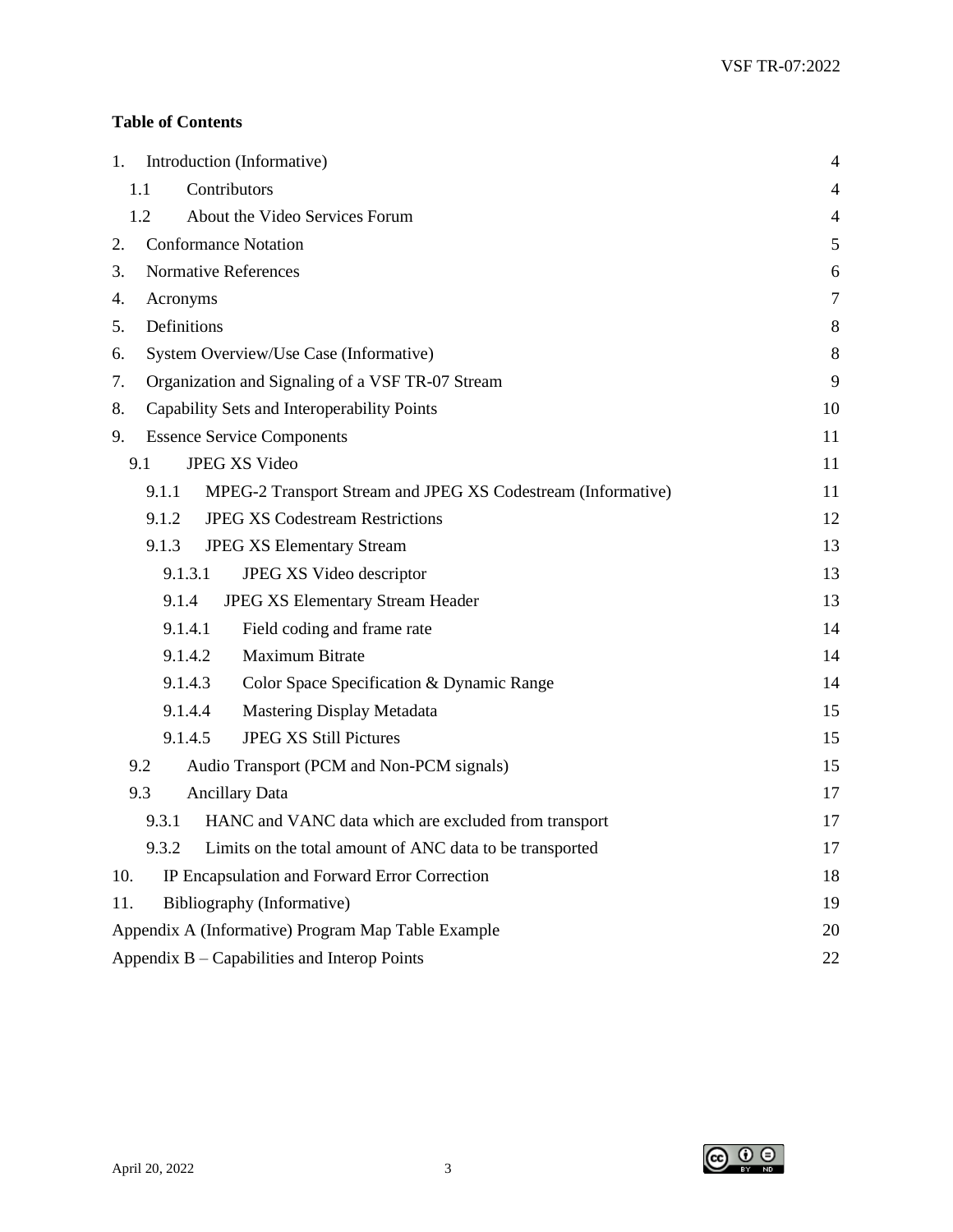#### <span id="page-4-0"></span>**1. Introduction (Informative)**

In February of 2020, the VSF created the JPEG XS Activity Group. This group was formed to develop an interoperable method for the transport of low-latency JPEG XS compressed video for WAN & LAN transport. The group was also charged with defining interoperability points for the compression and transmission of High Definition and Ultra-High Definition formats. This document addresses MPEG-2 Transport Stream encapsulation in SMPTE<sup>(c)</sup> ST 2022-2 IP, and also addresses potential system interoperability issues with other media components within the MPEG-2 Transport Stream.

#### <span id="page-4-1"></span>**1.1 Contributors**

Contributors to this document include:

- − John Dale, Activity Group Chairman, Media Links, Inc.
- − Tim Bruylants, intoPIX SA
- − Antonin Descampe, intoPIX SA
- − Brad Gilmer, Gilmer & Associates, Inc.
- − Andrew Krupiczka, Disney
- − Jean-Baptiste Lorent, intoPIX SA
- − John Mailhot, Imagine Communications
- − John Schilberg, Utah Scientific

#### <span id="page-4-2"></span>**1.2 About the Video Services Forum**

The Video Services Forum, Inc. (www.vsf.tv)) is an international association dedicated to video transport technologies, interoperability, quality metrics and education. The VSF is composed of [service providers,](http://www.videoservicesforum.org/members/members.htm)  [users and manufacturers.](http://www.videoservicesforum.org/members/members.htm) The organization's activities include:

- providing forums to identify issues involving the development, engineering, installation, testing and maintenance of audio and video services.
- − exchanging non-proprietary information to promote the development of video transport service technology and to foster resolution of issues common to the video services industry.
- − identification of video services applications and educational services utilizing video transport services.
- − promoting interoperability and encouraging technical standards for national and international standards bodies.

The VSF is an association incorporated under the Not For Profit Corporation Law of the State of New York. [Membership](http://www.videoservicesforum.org/membership/membership.htm) is open to businesses, public sector organizations and individuals worldwide. For more information on the Video Services Forum, contact:

Bob Ruhl Operations Manager Video Services Forum +1 929-279-1995 [bob.ruhl1@verizon.net.](mailto:bob.ruhl1@verizon.net)

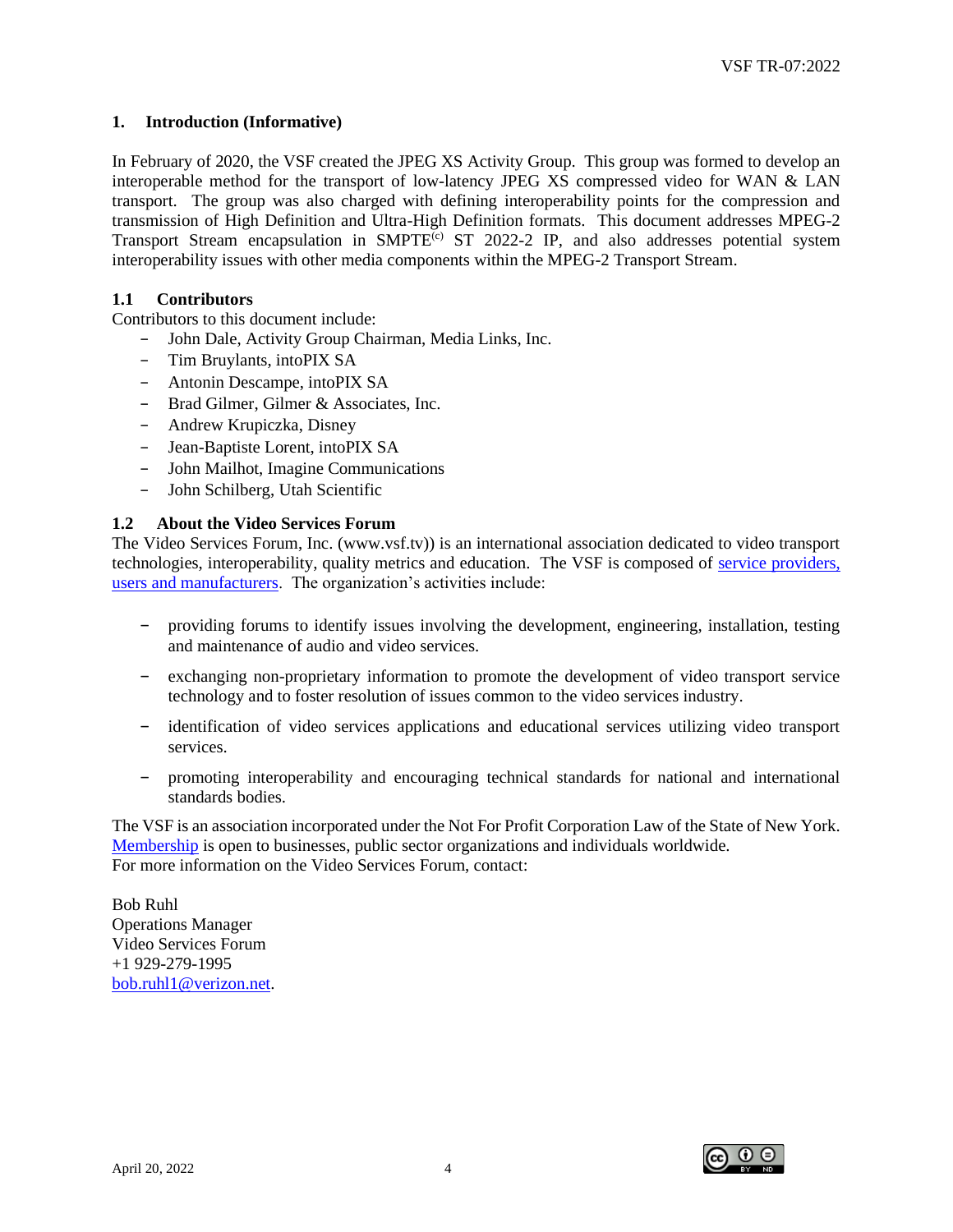#### <span id="page-5-0"></span>**2. Conformance Notation**

Normative text is text that describes elements of the design that are indispensable or that contain the conformance language keywords: "shall", "should", or "may". Informative text is text that is potentially helpful to the user, but not indispensable, and can be removed, changed, or added editorially without affecting interoperability. Informative text does not contain any conformance keywords.

All text in this document is, by default, normative, except the Introduction, any section explicitly labeled as "Informative", or individual paragraphs that start with "Note:"

The keywords "shall" and "shall not" indicate requirements strictly to be followed in order to conform to the document and from which no deviation is permitted.

The keywords, "should" and "should not" indicate that, among several possibilities, one is recommended as particularly suitable, without mentioning or excluding others; or that a certain course of action is preferred but not necessarily required; or that (in the negative form) a certain possibility or course of action is deprecated but not prohibited.

The keywords "may" and "need not" indicate courses of action permissible within the limits of the document.

The keyword "reserved" indicates a provision that is not defined at this time, shall not be used, and may be defined in the future. The keyword "forbidden" indicates "reserved" and in addition indicates that the provision will never be defined in the future.

A conformant implementation according to this document is one that includes all mandatory provisions ("shall") and, if implemented, all recommended provisions ("should") as described. A conformant implementation need not implement optional provisions ("may") and need not implement them as described.

Unless otherwise specified, the order of precedence of the types of normative information in this document shall be as follows: Normative prose shall be the authoritative definition; Tables shall be next; followed by formal languages; then figures; and then any other language forms.

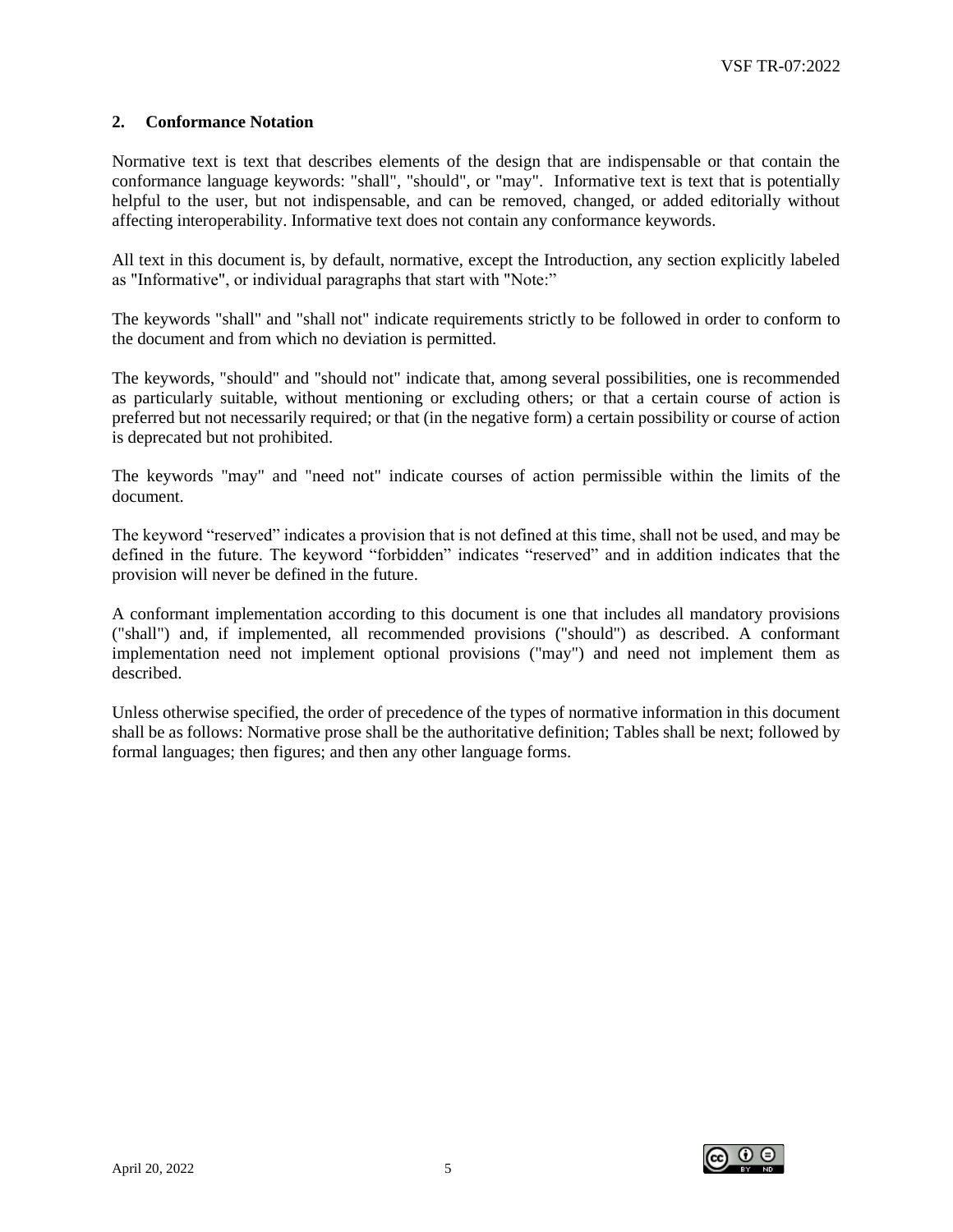#### <span id="page-6-0"></span>**3. Normative References**

AES: AES3:2009 (r2019), "Digital input-output interfacing — Serial transmission format for twochannel linearly-represented digital audio data"

ANSI/CTA-861-H (2021) "A DTV Profile for Uncompressed High Speed Digital Interfaces"

ANSI/SCTE 127 2007 "Carriage of Vertical Blanking Interval (VBI) Data in North American Digital Television Bitstreams"

ETSI EN 301 775 "Digital Video Broadcasting (DVB); Specification for the carriage of Vertical Blanking Information (VBI) data in DVB bitstreams"

Rec. ITU-R BT.2020-2 "Parameter values for ultra-high definition television systems for production and international programme exchange"

Rec. ITU-R BT.2100-2 "Image parameter values for high dynamic range television for use in production and international programme exchange"

Rec. ITU-T H.222.0 (2021) | ISO/IEC 13818-1:2021: "Information Technology - Generic Coding of moving pictures and associated audio information - Part 1: Systems"<sup>1</sup>

Rec. ITU-T H.273 (2021) | ISO/IEC 23091-2:2021: "Information Technology - Codingindependent code points - Part 2: Video"

ISO/IEC 21122-1:2022<sup>1</sup> "Information technology — JPEG XS Low-latency Lightweight Image Coding System — Part 1: Core coding system"

ISO/IEC 21122-2:2022<sup>2</sup> "Information technology — JPEG XS low-latency lightweight image coding system — Part 2: Profiles and buffer models"

ISO/IEC 21122-3:2022 "Information technology — JPEG XS low-latency lightweight image coding system — Part 3: Transport and container formats"

SMPTE ST 299-2:2010 "Extension of the 24-Bit Digital Audio Format to 32 Channels for 3Gb/s Bit – Serial Interfaces"

SMPTE ST 302M-2007: "Television - Mapping of AES3 Data into MPEG-2 Transport Stream"

SMPTE ST 337:2015 "Television - Format for Non-PCM Audio and Data in an AES3 Serial Digital Audio Interface"

SMPTE ST 338:2016 "Format for Non-PCM Audio and Data in an AES3 – Data Types".

SMPTE ST 2022-1:2007 "Forward Error Correction for Real-Time Video/Audio Transport Over IP Networks"

SMPTE ST 2022-2:2007 "Unidirectional Transport of Constant Bit Rate MPEG-2 Transport Streams on IP Networks"

SMPTE ST 2038:2021 "Carriage of Ancillary Data Packets in MPEG-2 Transport Stream"

<sup>&</sup>lt;sup>2</sup> Implementers should note that AMD1 for ISO/IEC 21122-2:2022 will contain fixes and also defines a 4bpp sublevel.



<sup>&</sup>lt;sup>1</sup> We anticipate that, in 2022, Rec. ITU-T H.222.0 (2021) will be amended by Rec. ITU-T H.222.0 (2021)/AMD1 | ISO/IEC 13818-1:2021/AMD1: "Information technology Generic coding of moving pictures and associated audio information Part 1: Systems Amendment 1: Carriage of LCEVC in MPEG-2 TS and other improvements". This amendment addresses some errors in MPEG-2 TS with respect to carriage of JPEG XS.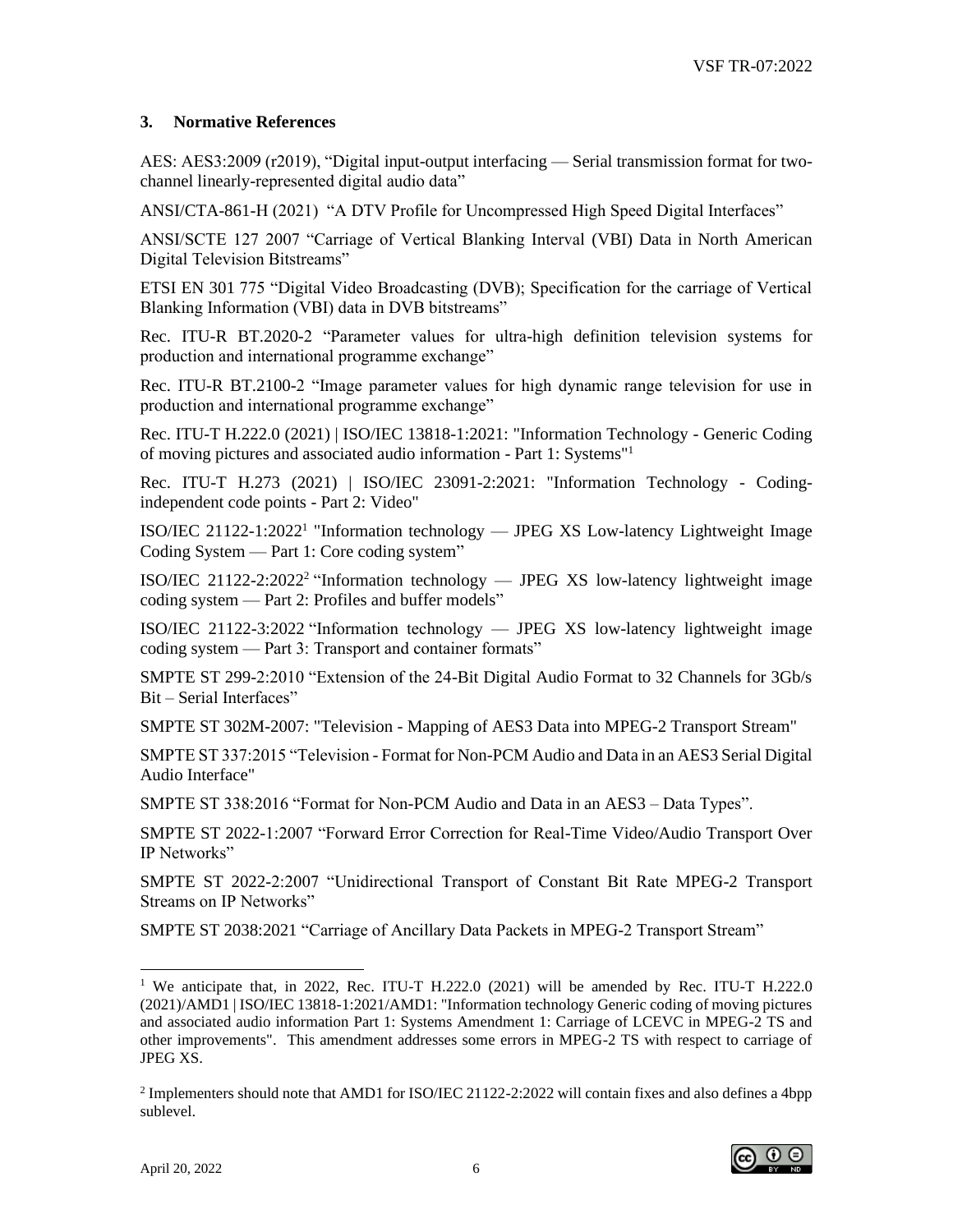SMPTE ST 2086:2018 "Mastering Display Color Volume Metadata Supporting High Luminance and Wide Color Gamut Images"

SMPTE ST 2108-1:2018 "HDR/WCG Metadata Packing and Signaling in the Vertical Ancillary Data Space"

SMPTE ST 2108-2:2019 "Vertical Ancillary Data Mapping of KLV Formatted HDR/WCG Metadata"

Note: Joint ITU and ISO/IEC documents refer to exactly the same standard text, and may share the same title, however in reference 6 there is an exception, the titles are different, but the standard text is identical. Titles listed are from ISO/IEC documents.

#### <span id="page-7-0"></span>**4. Acronyms**

| <b>AES</b>       | <b>Audio Engineering Society</b>                                                                          |
|------------------|-----------------------------------------------------------------------------------------------------------|
| <b>ANC</b>       | <b>Ancillary Data</b>                                                                                     |
| bpp              | Bits per pixel                                                                                            |
| ES               | <b>Elementary Stream</b>                                                                                  |
| <b>FEC</b>       | <b>Forward Error Correction</b>                                                                           |
| HD               | <b>High Definition</b>                                                                                    |
| <b>HDR</b>       | High Dynamic Range                                                                                        |
| HLG              | Hybrid Log Gamma                                                                                          |
| <b>IEC</b>       | <b>International Electrotechnical Commission</b>                                                          |
| IP               | <b>Internet Protocol</b>                                                                                  |
| <b>ISO</b>       | International Organization for Standardization                                                            |
| <b>ITU</b>       | International Telecommunication Union                                                                     |
| <b>JPEG</b>      | Joint Photographic Experts Group                                                                          |
| <b>JPEG XS</b>   | Joint Photographic Experts Group 21122 Coding Standard                                                    |
| jxes             | <b>JPEG XS Elementary Stream</b>                                                                          |
| <b>MPEG</b>      | Moving Picture Experts Group                                                                              |
| <b>PCM</b>       | <b>Pulse-code Modulation</b>                                                                              |
| <b>PCR</b>       | Program Clock Reference                                                                                   |
| <b>PES</b>       | <b>Packetized Elementary Stream</b>                                                                       |
| <b>PID</b>       | Packet Identifier                                                                                         |
| <b>PMT</b>       | Program Map Table                                                                                         |
| <b>PQ</b>        | Perceptual Quantization                                                                                   |
| <b>PTS</b>       | <b>Presentation Time Stamp</b>                                                                            |
| <b>RTP</b>       | Real-time Transport Protocol                                                                              |
| <b>SDR</b>       | <b>Standard Dynamic Range</b>                                                                             |
| <b>SDI</b>       | Serial Digital Interface                                                                                  |
| <b>SMPTE</b>     | Society of Motion Picture and Television Engineers                                                        |
| TR               | Video Services Forum Technical Recommendation <sup>3</sup>                                                |
| UHD <sub>1</sub> | Ultra high resolution with a resolution of $3840 \times 2160$ , which is found in ITU-R BT                |
|                  | 2020                                                                                                      |
| UHD <sub>2</sub> | Ultra high resolution with a resolution of $7680 \times 4320$ , which is found in<br><b>ITU-R BT 2020</b> |
| YCbCr            | Luminance Component, Blue-Difference and Red-Difference Chroma Components                                 |

<sup>&</sup>lt;sup>3</sup> Note that the term Technical Recommendation is also used by other organizations such as European Technical Standards Institute (ETSI).

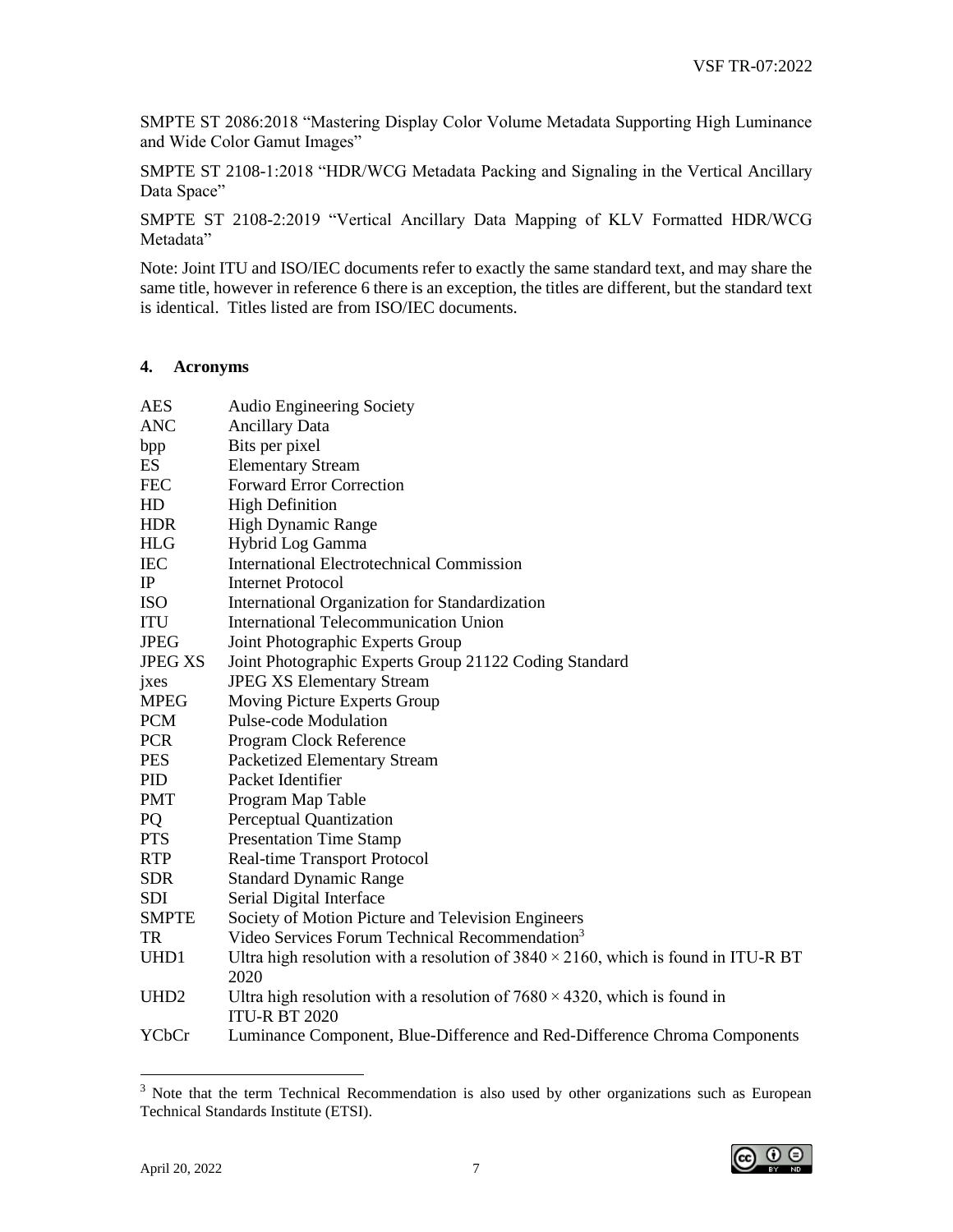## <span id="page-8-0"></span>**5. Definitions**

| Codestream                                | Compressed image data representation that includes all necessary data to<br>allow (visually lossless or lossy) reconstruction of the sample values of a<br>digital image.                                         |
|-------------------------------------------|-------------------------------------------------------------------------------------------------------------------------------------------------------------------------------------------------------------------|
| <b>JPEG XS</b> video<br>elementary stream | Video elementary stream consisting of a succession of JPEG XS Video<br>Access Units.                                                                                                                              |
| <b>JPEG XS Video</b><br>Access Unit       | The JPEG XS codestream or multiple JPEG XS codestreams, as defined in<br>ISO/IEC 21122-1, comprising a decodable image, preceded by a JPEG XS<br>elementary stream header.                                        |
| JPEG XS video<br>sequence                 | A JPEG XS video elementary stream where all the access units have the<br>same profile, level, and sublevel (as defined in ISO/IEC 21122-2), JPEG XS<br>video access unit coding parameters, and video parameters. |
| JPEG XS video                             | The JPEG XS video descriptor definition is provided in Rec. ITU-T H.222.0<br>section 2.6.127                                                                                                                      |
| Receiver                                  | Element within a device that terminates one RTP stream from the Network.                                                                                                                                          |
| Sender                                    | Element within a device that originates one RTP stream into the Network.                                                                                                                                          |

#### <span id="page-8-1"></span>**6. System Overview/Use Case (Informative)**

An end-user or service provider of broadcast transmission services may utilize devices that implement this Technical Recommendation for the unidirectional transport of real time television signals over an IP network between two facilities. The signals may include video, audio, and SMPTE 291-formatted Ancillary Data packets.





As shown in Figure 1 above, the Sender has video, audio, and Ancillary Data inputs. These inputs are presumed to be time-aligned at their presentation to the Sender; the video is compressed using a JPEG XS compression engine. The JPEG XS codestream is multiplexed into an MPEG-2 Transport Stream together with the audio and ancillary data by the TR-07 Sender. The system defined in this TR supports transparent pass-through of linear PCM and non-PCM audio formatted using SMPTE ST 302, and transparent pass-through of ancillary data formatted using SMPTE ST 2038. The Sender encapsulates the transport stream into an RTP stream in accordance with SMPTE ST 2022-2 and transmits this stream (potentially redundantly, as shown in the figure above) using Internet Protocol to a TR-07 Receiver. The Receiver de-encapsulates the RTP/IP stream, de-

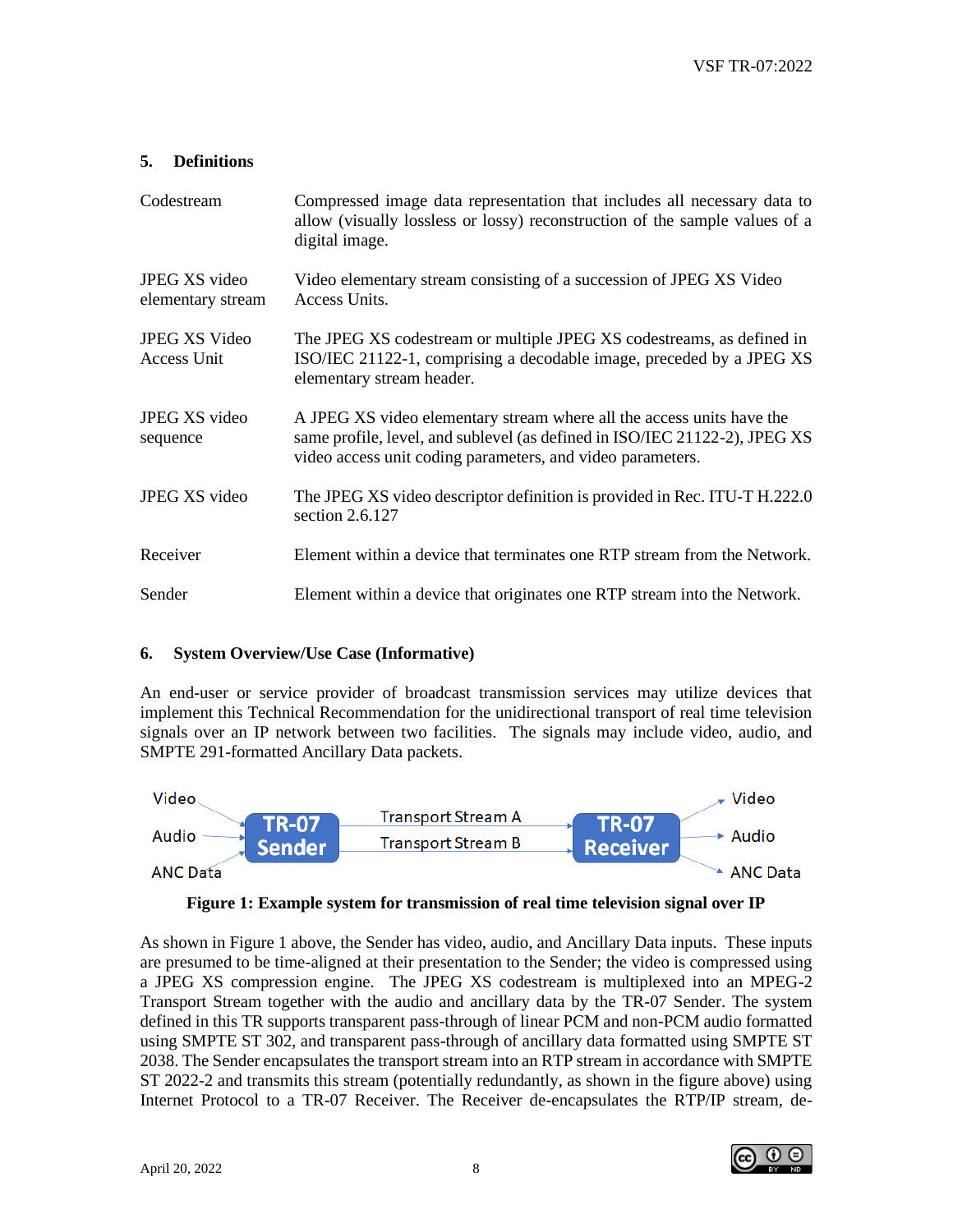multiplexes the MPEG-2 Transport Stream, decodes the JPEG XS codestream, and places the video together with its associated audio and ancillary data onto the output. MPEG-2 Presentation Timestamps are used to preserve the end-to-end timing relationships of the video, audio, and ancillary data items.

The target end to end transmission latency, (less network and route mile delay), for the real time transmission of all essence components including video, audio and ancillary data is approximately one tenth of a video frame duration.

This TR specifies the syntax and semantics of the signal between the Sender and the Receiver, and in so doing, places constraints on the behavior of the Sender; it also specifies some minimum requirements for the Receiver. These constraints and requirements are needed for interoperability.

Receivers under this TR-07 are expected to make the relevant signal metadata (colorimetry, transfer characteristic, frame rate, sampling structure, image dimensions, etc.) available to downstream devices using the technical standards appropriate to the interfaces provided.

## <span id="page-9-0"></span>**7. Organization and Signaling of a VSF TR-07 Stream**

MPEG-2 Transport Streams shall contain a single Program and a single Program Map Table (PMT).

MPEG-2 Transport Streams shall be constructed in compliance with Rec. ITU-T H.222.0.

MPEG-2 Transport Streams shall be of a constant bitrate utilizing null packet stuffing, if required, to maintain a constant bitrate.

The Program Clock Reference (PCR) shall be carried on an otherwise empty PID utilizing adaptation layer stuffing to fill the remainder of the packet.

The PCR shall not be part of any of the PES streams.

Video signals shall be compressed using a JPEG XS codec that conforms to ISO/IEC 21122-1 as described in Section 9.1.

The Program Map Table for the JPEG XS video stream shall be constructed as defined in Rec. ITU-T H.222.0. A typical PMT is provided in Appendix A.

The PMT Entry for JPEG XS Video under this TR shall contain the *JXS\_video\_descriptor* (*extension descriptor tag* == 0x14) defined in Rec. ITU-T H.222.0. Mastering Display Metadata may be present in this descriptor. JPEG XS PES streams are carried using *stream*  $id = 0xBD$ , with a *stream\_type* = 0x32. Further details on the *JXS\_video\_descriptor* may be found in Section 9.1.

Audio signals shall be organized into Transport Stream packets in accordance with SMPTE ST 302, as described in Section 9.2.

The Program Map Table shall contain no more than four (4) audio PES streams.

Each SMPTE ST 302 PES stream shall be signaled using *stream\_id* = 0xBD, with a *stream\_type* = 0x06 (Private Data), and the specific descriptors defined in ST 302.

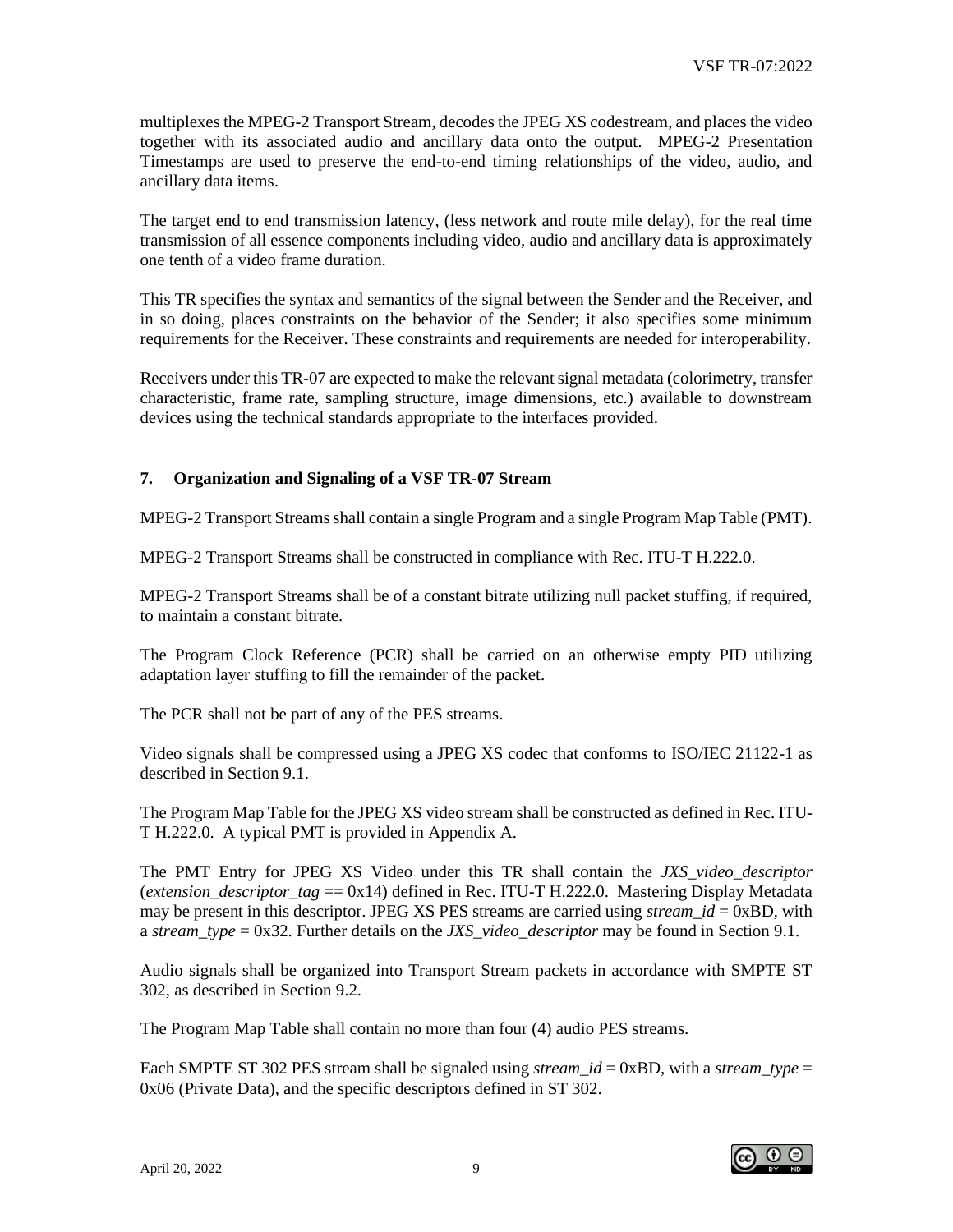Ancillary Data signals shall be organized into Transport Stream in accordance with SMPTE ST 2038, as described in Section 9.3.

The Program Map Table shall contain no more than one SMPTE ST 2038 PES stream.

The SMPTE ST 2038 PES stream shall be signaled using *stream*  $id = 0xBD$ , with a *stream type* = 0x06 (Private Data), and the specific descriptors defined in SMPTE ST 2038.

#### <span id="page-10-0"></span>**8. Capability Sets and Interoperability Points**

Implementations which claim conformance with this document shall consist of one or more Senders and/or Receivers that support one or more of the Capability Sets described in the sections below.

Receivers compliant with this document shall conform to one or more of the following Capability Sets as further detailed in Appendix B *Capability Sets and Interoperability Points*.

Capability Set A

- HD video capability
- JPEG XS 2k-1 video level capability with only those formats specified in Appendix B
- Audio level capability as described in Section 9.2
- ANC capability as described in Section 9.3

Capability Set B

- UHD1 video capability
- JPEG XS 4k-2 video level capability with only those formats specified in Appendix B
- Audio level capability as described Section 9.2
- ANC capability as described in Section 9.3

Capability Set C

- UHD2 video capability with only those formats specified in Appendix B
- JPEG XS 8k-2 video level capability with only those formats specified in Appendix B
- Audio level capability as described in Section 9.2
- ANC capability as described in Section 9.3

Note: Capability Sets define the features and capacities which can appear in a bitstream, and the capability expected in a compliant receiver. Appendix B contains a table of interoperability points, including notes of the encompassing capability set. The interoperability points reflect typical television production industry use-cases and could be used during testing events to ensure reasonable coverage of common formats and features used in contribution applications at the time of this publication.

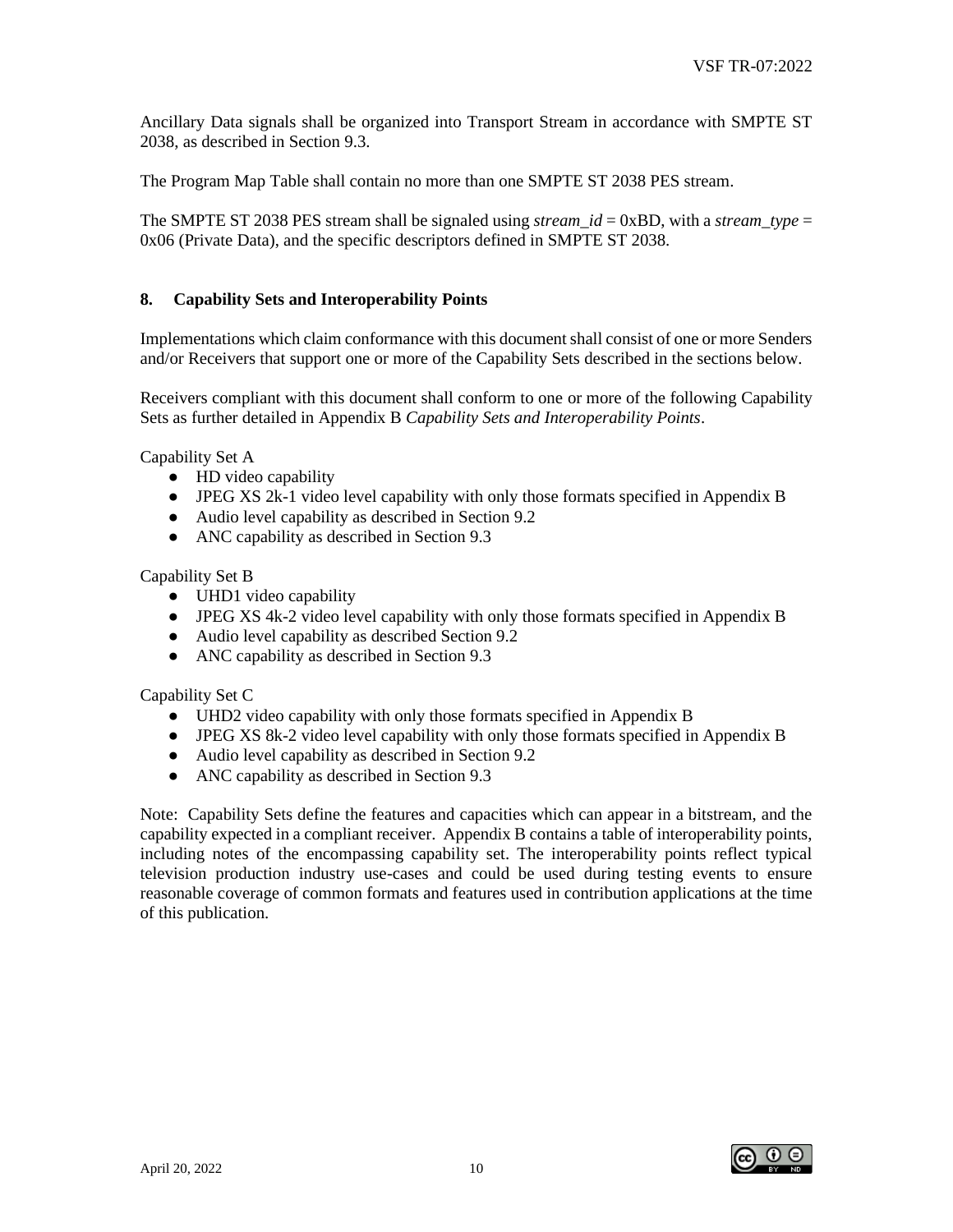#### <span id="page-11-0"></span>**9. Essence Service Components**

This section establishes specific restrictions for JPEG XS video, audio, and metadata in order to improve interoperability between Senders and Receivers from different implementers.

#### <span id="page-11-1"></span>**9.1 JPEG XS Video**

#### <span id="page-11-2"></span>**9.1.1 MPEG-2 Transport Stream and JPEG XS Codestream (Informative)**

The following is an informative summary of the organization of a TR-07 JPEG XS video stream within a MPEG-2 Transport Stream, according to Rec. ITU-T H.222.0. During this discussion, it may be useful to refer to Figure 2 below.



## **Figure 2: Structure and order of JPEG XS Video Access Units**

The following signaling elements and headers are used to transport JPEG XS streams in MPEG-2 Transport Stream packets.

- − A JPEG XS video descriptor (JXS\_video\_descriptor) that includes the description of a *JPEG XS video elementary stream*. This descriptor is included for each *JPEG XS video elementary stream* component in the PMT with *stream\_type* equal to 0x32, as described in Rec. ITU-T H.222.0.
- − A JPEG XS video elementary stream consisting of a succession of JPEG XS Video Access Units, each of them embedded in a Packetized Elementary Stream (PES). Each such access unit includes a JPEG XS Elementary Stream Header (*jxes\_header*) followed by one (if progressive video stream) or two (if interlaced video stream) JPEG XS codestreams as illustrated in Figure 2 above.<sup>4</sup>

<sup>&</sup>lt;sup>4</sup> Implementers should note that table 2-132 of Rec. ITU-T H.222.0 defining the JXS\_video\_descriptor contains an error. This error will be addressed in ISO/IEC 13818-1 (2021)/AMD1 by removing the *descriptor\_tag* and *descriptor\_length* fields from the table. We anticipate AMD1 will be published in 2022.

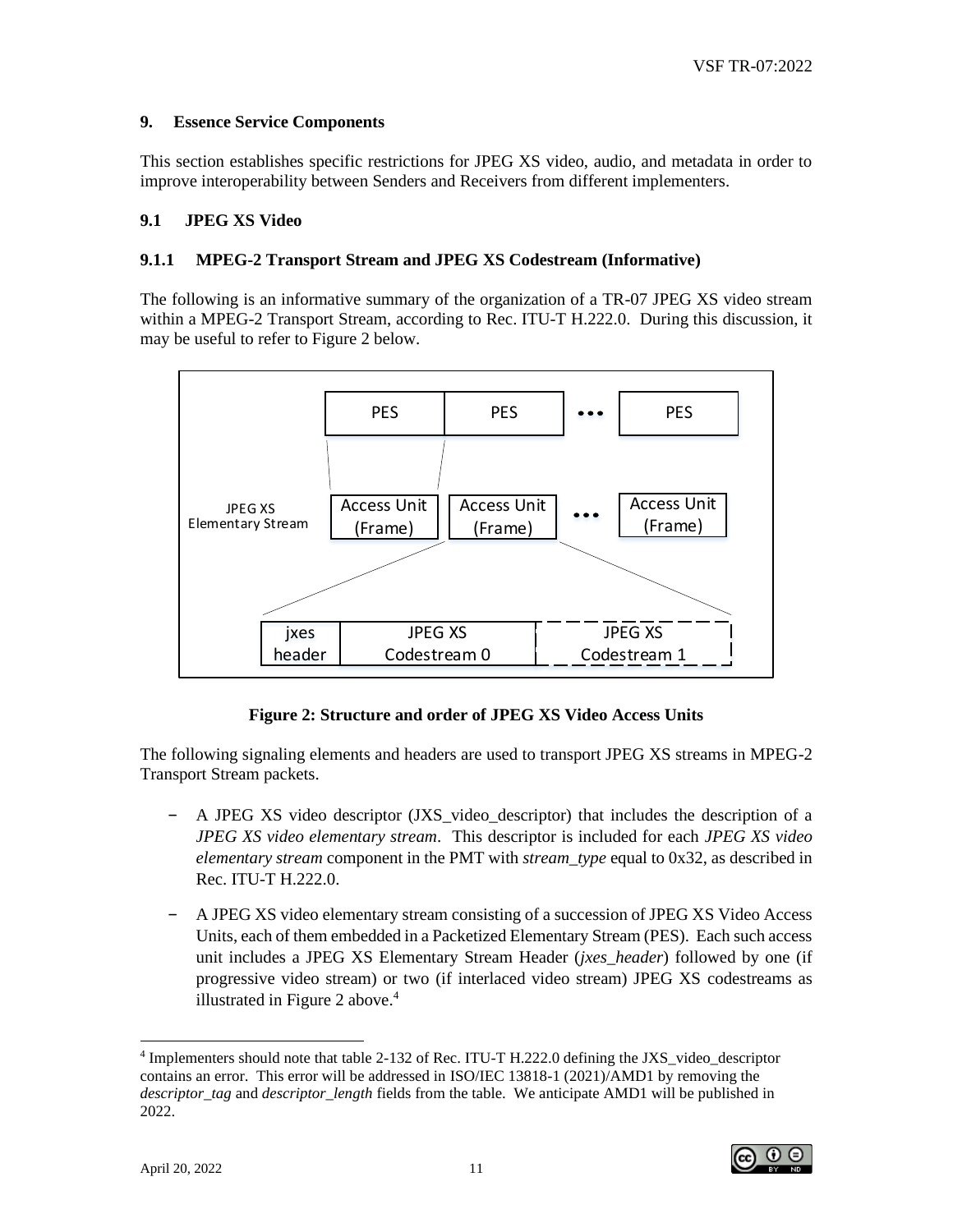## <span id="page-12-0"></span>**9.1.2 JPEG XS Codestream Restrictions**

JPEG XS Codestreams emitted by Senders that are compliant with this TR shall conform to the "High444.12" profile specified in ISO/IEC 21122-2, with the following constraints:

− **Number of components, chroma sampling format and alpha channel**: if there is an alpha channel, it shall be transported in its own codestream. The allowed number of components and chroma sampling formats are listed in Table 1 below, and the corresponding parameters shall be set accordingly.

| <b>Allowed Configurations</b> | N <sub>c</sub> value<br>$(=$ number of<br>components) | $s_x[c]$ and $s_y[c]$ values<br>(= horizontal and vertical<br>sampling factors)                              |  |  |  |  |  |
|-------------------------------|-------------------------------------------------------|--------------------------------------------------------------------------------------------------------------|--|--|--|--|--|
| 3 color components            | $N_c = 3$                                             | $s_x[0] = 1$<br>$s_x[1] = s_x[2] = 2$<br>$s_y[0] = s_y[1] = s_y[2] = 1$<br>$(4:2:2 \text{ chroma sampling})$ |  |  |  |  |  |
| Alpha channel only            | $N_c = 1$                                             | $s_x[0] = s_y[0] = 1$<br>$(4:0:0$ chroma sampling)                                                           |  |  |  |  |  |

**Table 1. Number of components and chroma sampling**

- − **Color transformation**: Cpih shall be set to 0 (no color transformation). This implies that the 3 components of the image shall use the YCbCr digital representation. Moreover, Senders shall use the following order of components in the JPEG XS codestream:
	- Y (component index shall be set to 0)
	- Cb (component index shall be set to 1)
	- Cr (component index shall be set to 2).
- − **Input bit depth**: B[c] shall be set to 10 for all values of [c] (i.e. all components).
- **Number of horizontal wavelet transformations:** N<sub>L,x</sub> shall be set to 5
- − **Number of vertical wavelet transformations**: NL,y shall be set to 2
- − **Quantizer type**: Qpih shall be set to 1 (uniform quantizer)
- − **Level**: shall be set to either 2k-1, 4k-2 or 8k-2, as required by the targeted use case (see Capability Sets and Interoperability Points defined in Appendix B).

Note: Level defines constraints on the maximum dimensions and framerate of the images in the uncompressed domain. The lower bound of this level is just above the maximum value of the preceding level. Levels are defined ISO/IEC 21122-2. Implementers should note that Part 2 defines a 4K-1 level, but that level is not used in this document.

**Sublevel**: encoders shall set Sublevel to Sublev3bpp or Sublev4bpp. When the bpp is less than or equal to 3bpp, Sublev3bpp shall be used. When the bpp is above 3bpp up to 4bpp, Sublev4bpp shall be used. Implementations compliant with this TR shall not set

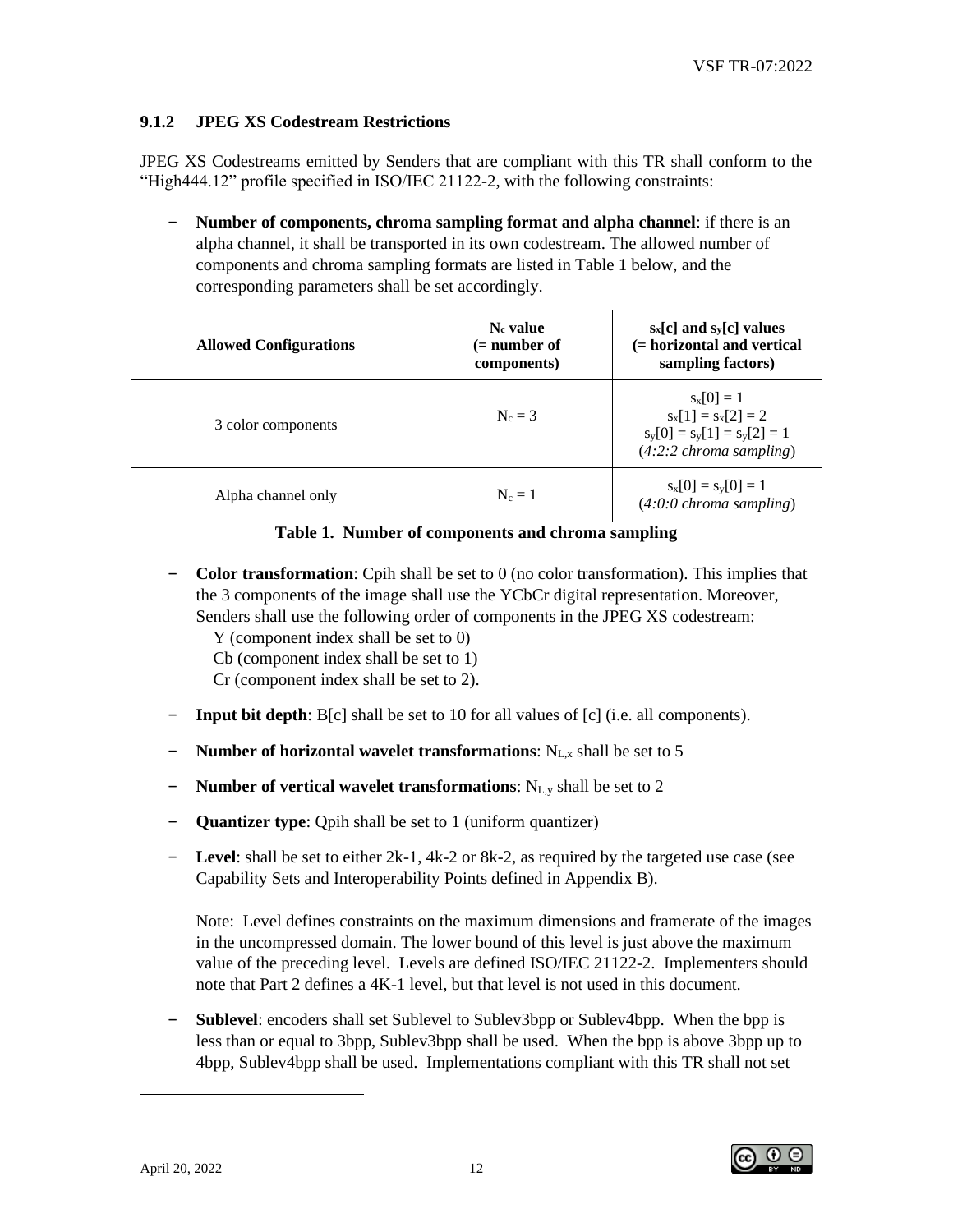Sublevel to any other values.<sup>5</sup>

− Compression bit rate shall be constrained to a maximum of 4bpp (see Appendix B - *Capability Sets and Interoperability Points*).

Sublev4bpp shall be signaled setting the binary value of *Plev* field to 'xxxx xxxx 0000  $0110'$ .

(Note: *Plev* value to be published in ISO/IEC 21122-2:2022/AMD1)

− SCHAR: shall be set to 0.

## <span id="page-13-0"></span>**9.1.3 JPEG XS Elementary Stream**

JPEG XS streams emitted by Senders that are compliant with this TR shall conform to ISO/IEC 21122-1 and 21122-2.

These streams shall be encapsulated in an MPEG-2 Transport Stream according to Rec. ITU-T H.222.0 with the following additional constraints:

In the PES Header, the JPEG XS video streams (*stream\_type* = 0x32) are carried using the same PES packet syntax as *private\_stream\_1*, *stream\_id* shall be set to 0xBD

Note: Except for the *tcod* field, all fields from the *jxes\_header* are also found in the JXS video descriptor in the Program Map Table. This is done to allow for a greater flexibility in implementations, at a cost of a negligible overhead.

Values found in the JXS video descriptor and in the *jxes\_header* shall be consistent. If inconsistent values are found, values from the *jxes\_header* shall take precedence.

Senders shall ensure that the JPEG XS Video Access Unit contains the correct number of contiguous JPEG XS codestreams, depending on whether the video stream is progressive or interlaced. The Video Access Unit shall contain a single codestream in the progressive case and shall contain two code streams, one codestream per field, in the interlace case. The video access unit always represents a frame.

Senders shall process and transmit codestreams in raster order to achieve minimum latency. Receivers should not have to handle out of order codestream components

## <span id="page-13-1"></span>*9.1.3.1 JPEG XS Video descriptor*

Senders shall construct the *JPEG XS video descriptor* as specified in Clause 2.6.127 of Rec. ITU-T H.222.0.

Senders shall include the *JPEG XS video descriptor* in the Program Map Table for the JPEG XS service component.

## <span id="page-13-2"></span>*9.1.4 JPEG XS Elementary Stream Header*

<sup>5</sup> Sublev4bpp will be specified in ISO/IEC 21122-2:2022/AMD1.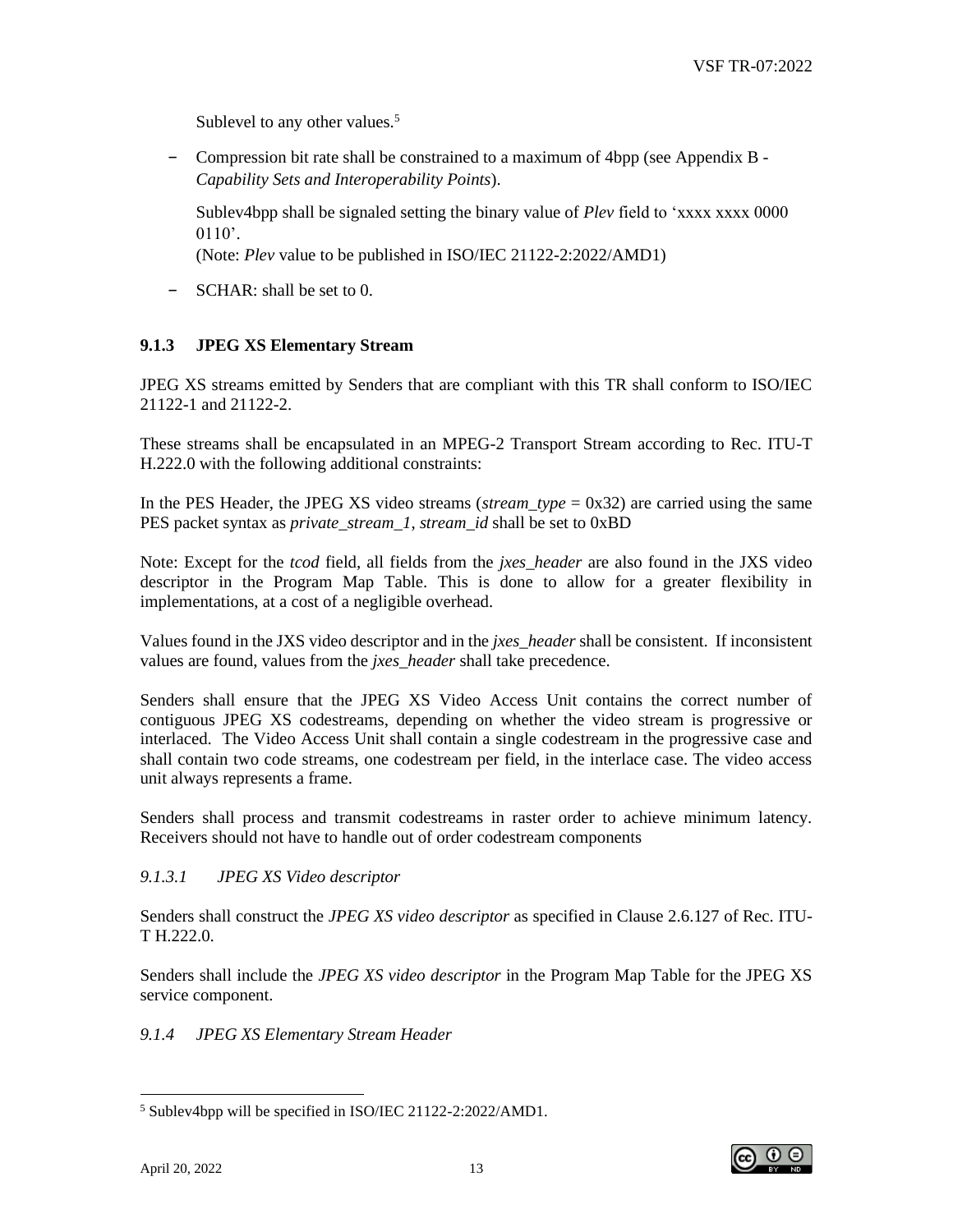Senders shall construct the *jxes\_header* as specified in Table W-1 of Rec. ITU-T H.222.0.

## <span id="page-14-0"></span>*9.1.4.1 Field coding and frame rate*

Field coding and frame rate shall be set by the *frat* field, whose semantics are defined in ISO/IEC 21122-3.

Senders shall set the *frat* field in the JPEG XS video descriptor and in each JPEG XS elementary stream header as follows:

For interlaced signals, fields shall be transmitted in temporal order of appearance in all cases. The first line of the first transmitted field shall be located temporally above the first line of the second field (top-field-first). The *frat* field in the header and descriptors allows signaling of bottom-fieldfirst, however this bottom-field-first mode shall not be used. The *Interlace\_Mode* of the *frat* field shall be set to '1'.

For progressive signals, the *Interlace\_Mode* of the *frat* field shall be set to '0'.

## <span id="page-14-1"></span>*9.1.4.2 Maximum Bitrate*

Senders shall set the maximum bitrate in the *brat* field of the JPEG XS video descriptor and in each JPEG XS elementary stream header according to the semantics defined in ISO/IEC 21122-3.

#### <span id="page-14-2"></span>*9.1.4.3 Color Space Specification & Dynamic Range*

Color space information shall be specified in the JPEG XS video descriptor and in each JPEG XS elementary stream header using *color\_primaries*, *transfer\_characteristics*, *matrix\_coefficients*, and *video\_full\_range\_*(three 8-bit fields and one 1-bit field) as described in Rec. ITU-T H.222.0. These fields shall be coded according to the semantics with the same name defined in Rec. ITU-T H.273.

Note: Table 2. below summarizes the signaling code values a sender might employ for commonly used color spaces. This information may be found in ISO/IEC 21122-3 and is provided here for the convenience of implementers.

| <b>Color</b> space      | <b>Color</b><br>primaries<br>code | <b>Transfer</b><br>characteristics<br>code | <b>Matrix</b><br>coefficients<br>code | Video full<br>range flag | <b>Notes</b>                      |
|-------------------------|-----------------------------------|--------------------------------------------|---------------------------------------|--------------------------|-----------------------------------|
| Rec. ITU-R<br>BT.709-6  | 1                                 |                                            |                                       | $\Omega$                 | <b>BT</b> 709<br><b>SDR</b>       |
| Rec. ITU-R<br>BT.2020-2 | 9                                 | 14 (10 bit)                                | 9 (non-constant)<br>luminance)        | $\Omega$                 | Wide Color<br>Gamut<br><b>SDR</b> |
| Rec. ITU-R<br>BT.2020-2 | 9                                 | 15 (12 bit)                                | 9 (non-constant)<br>luminance)        | $\Omega$                 | Wide Color<br>Gamut<br><b>SDR</b> |
| Rec. ITU-R<br>BT.2020-2 | 9                                 | 14 (10 bit)                                | 10 (constant)<br>luminance)           | $\Omega$                 | Wide Color<br>Gamut<br><b>SDR</b> |
| Rec. ITU-R              | $\mathbf Q$                       | 15 (12 bit)                                | 10 (constant)                         | $\Omega$                 | Wide Color                        |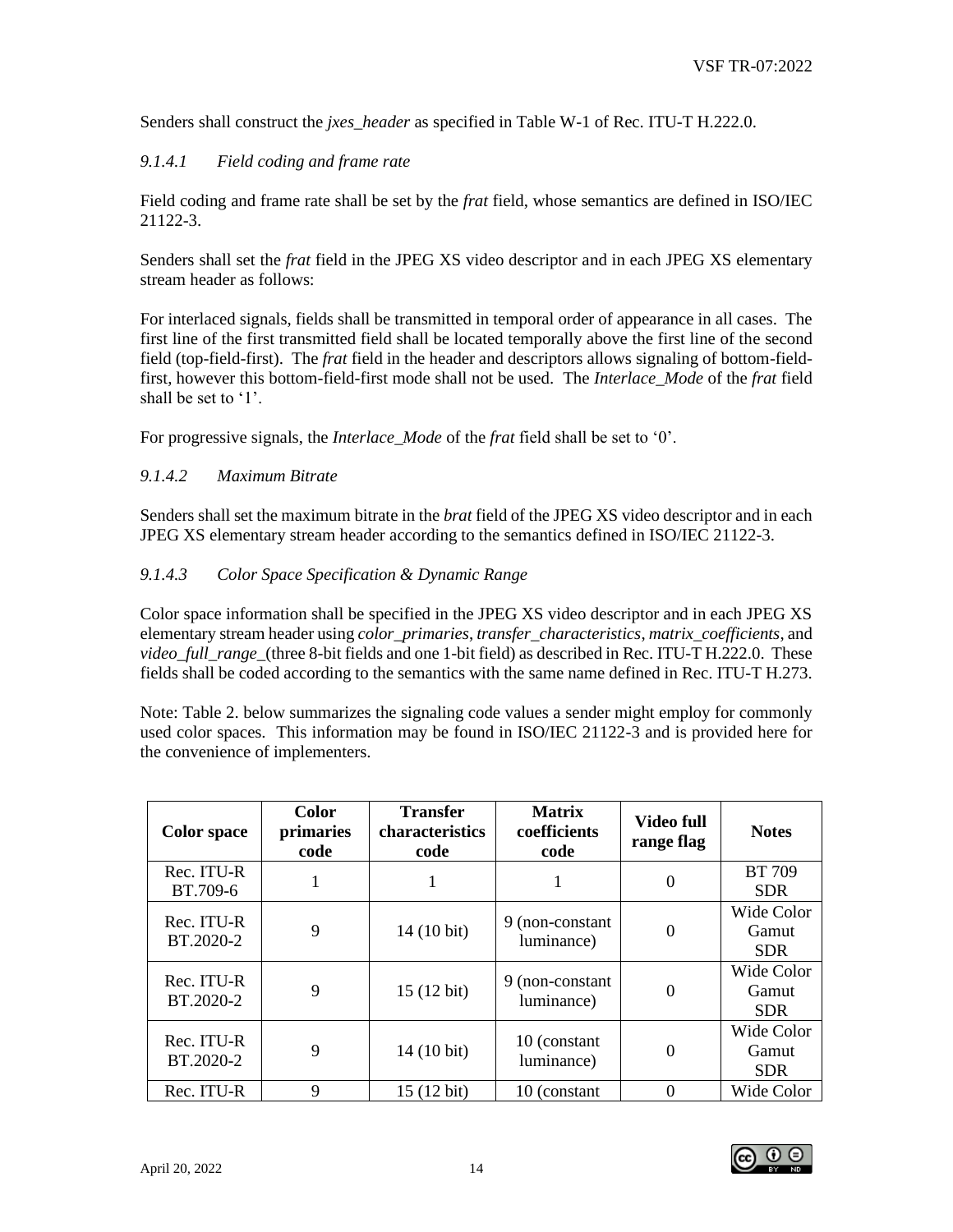| BT.2020-2               |   |    | luminance) | Gamut<br><b>SDR</b>                   |
|-------------------------|---|----|------------|---------------------------------------|
| Rec. ITU-R<br>BT.2100-2 | 9 | 16 | 9 (Y'CbCr) | Wide Color<br>Gamut<br>PQ HDR         |
| Rec. ITU-R<br>BT.2100-2 | 9 | 18 | 9 (Y'CbCr) | Wide Color<br>Gamut<br><b>HLG/HDR</b> |

Table 2 (Informative) – Selected examples of color space specification

## <span id="page-15-0"></span>*9.1.4.4 Mastering Display Metadata*

Note: Mastering Display Color Volume is described in SMPTE ST 2086. This Metadata transport is defined in SMPTE ST 2108-1 and ST 2108-2. Mastering Display Metadata is fixed length and described in ST 2108-1.

At the MPEG-2 Transport Stream layer as described in ITU-T H.222.0 senders may specify the Mastering Display Metadata in the JPEG XS video descriptor.

Alternatively, Senders may utilize SMPTE ST 2038 ancillary data packets for Mastering Display Metadata.

In the case that both are utilized, senders shall keep the metadata consistent and avoid conflict.

When Senders specify the Mastering Display Metadata in the *JPEG XS video descriptor*. Senders shall set the *mdm\_flag* to '1', as described in Rec. ITU-T H.222.0.

Mastering Display Metadata shall be specified using the following fields:

- *X\_c0, Y\_c0, X\_c1, Y\_c1, X\_c2, Y\_c2, X\_wp, Y\_wp, L\_max* and *L\_min*, as defined in SMPTE ST 2086:2018 "Mastering Display Color Volume Metadata Supporting High Luminance and Wide Color Gamut Images"
- *MaxFALL* and *MaxCLL*, as defined in ANSI/CTA 861-H

If the Mastering Display Metadata is unknown or not included in the video input, when the stream is generated, then the Mastering Display Metadata shall not be included in the in the JPEG XS video descriptor, and the *mdm\_flag* shall be set to '0

## <span id="page-15-1"></span>*9.1.4.5 JPEG XS Still Pictures*

Rec. ITU-T H.222.0 includes still picture mode. Senders shall set the still\_mode field in the *JPEG XS video descriptor* to '0'. Senders compliant with this TR shall not enable still picture mode.

## <span id="page-15-2"></span>**9.2 Audio Transport (PCM and Non-PCM signals)**

Audio signals shall be sampled at a rate of 48 kHz, using a sampling clock which shall be synchronous with the Program Clock Reference (PCR) timebase.

Audio signals shall be formatted in accordance with AES3 and may contain PCM audio samples or non-PCM signals.

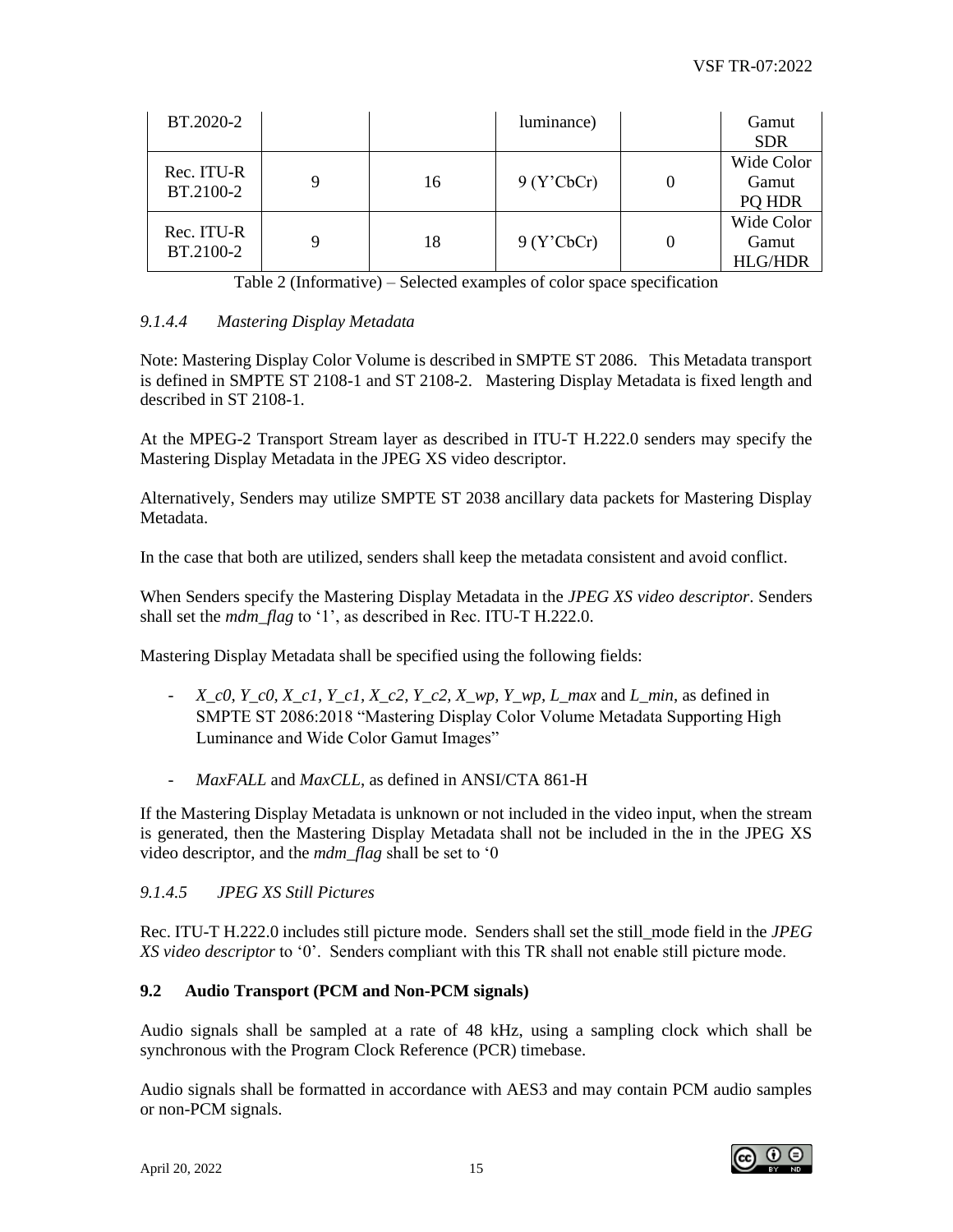Audio signals shall be formatted for transport in accordance with SMPTE ST 302. As noted in SMPTE ST 302, the audio is organized into multiple Packetized Elementary Streams (PES), and each PES shall contain no more than 8 channels (four AES3 signals) of audio.

Senders and Receivers shall support, at a minimum, the Capability Set A requirements defined in Table 3 below.

Receivers shall be capable of simultaneously receiving and processing the number of AES3 signals (channel pairs) shown in Table 3 below. Receivers should be capable of ignoring additional audio PMT entries and PIDs beyond those they can process.

| <b>Capability Set</b> | Bit Depth, Sampling, PIDs and AES Channel Pairs per PID |  |  |  |  |  |  |  |
|-----------------------|---------------------------------------------------------|--|--|--|--|--|--|--|
| A                     | 24 Bits, 48 kHz                                         |  |  |  |  |  |  |  |
|                       | 1-4 AES3 (channel pairs) per PID<br>up to 4 audio PIDs  |  |  |  |  |  |  |  |
|                       | (up to 16 audio channels total)                         |  |  |  |  |  |  |  |
| B                     | 24 Bits, 48 kHz                                         |  |  |  |  |  |  |  |
|                       | 1-4 AES3 (channel pairs) per PID                        |  |  |  |  |  |  |  |
|                       | up to 4 audio PIDs                                      |  |  |  |  |  |  |  |
|                       | (up to 32 audio channels total)                         |  |  |  |  |  |  |  |
| С                     | 24 Bits, 48 kHz                                         |  |  |  |  |  |  |  |
|                       | 1-4 AES3 (channel pairs) per PID                        |  |  |  |  |  |  |  |
|                       | up to 4 audio PIDs                                      |  |  |  |  |  |  |  |
|                       | (up to 32 audio channels total)                         |  |  |  |  |  |  |  |

#### **Table 3: Audio Capability Sets**

Receivers should incorporate a selection mechanism that allows the user to choose which audio signals (channel pair) to process, from amongst those sent.

The order of the streams, as listed in the PMT, shall constitute the ordering of the streams presented to the user in any user presentation or selection mechanism.

Senders should assign ascending MPEG-2 transport stream PID values to SMPTE ST 302 audio elementary streams such that the first audio stream within the PMT has the lowest PID and the last audio stream has the highest PID.

Unless overridden by the user, by default, the Receiver shall receive and process audio streams, and assign the channels inside of them in the order they appear within the PMT.

Senders shall mark each audio PES with a Presentation Time Stamp (PTS) corresponding to a video frame in the source video as required by SMPTE ST 302.

Upon receipt and processing of SMPTE ST 302 audio streams, Receivers shall synchronize the audio streams such that upon presentation, audio samples from Access Units containing the same PTS value shall be synchronized to the video within  $+/- 2$  ms.

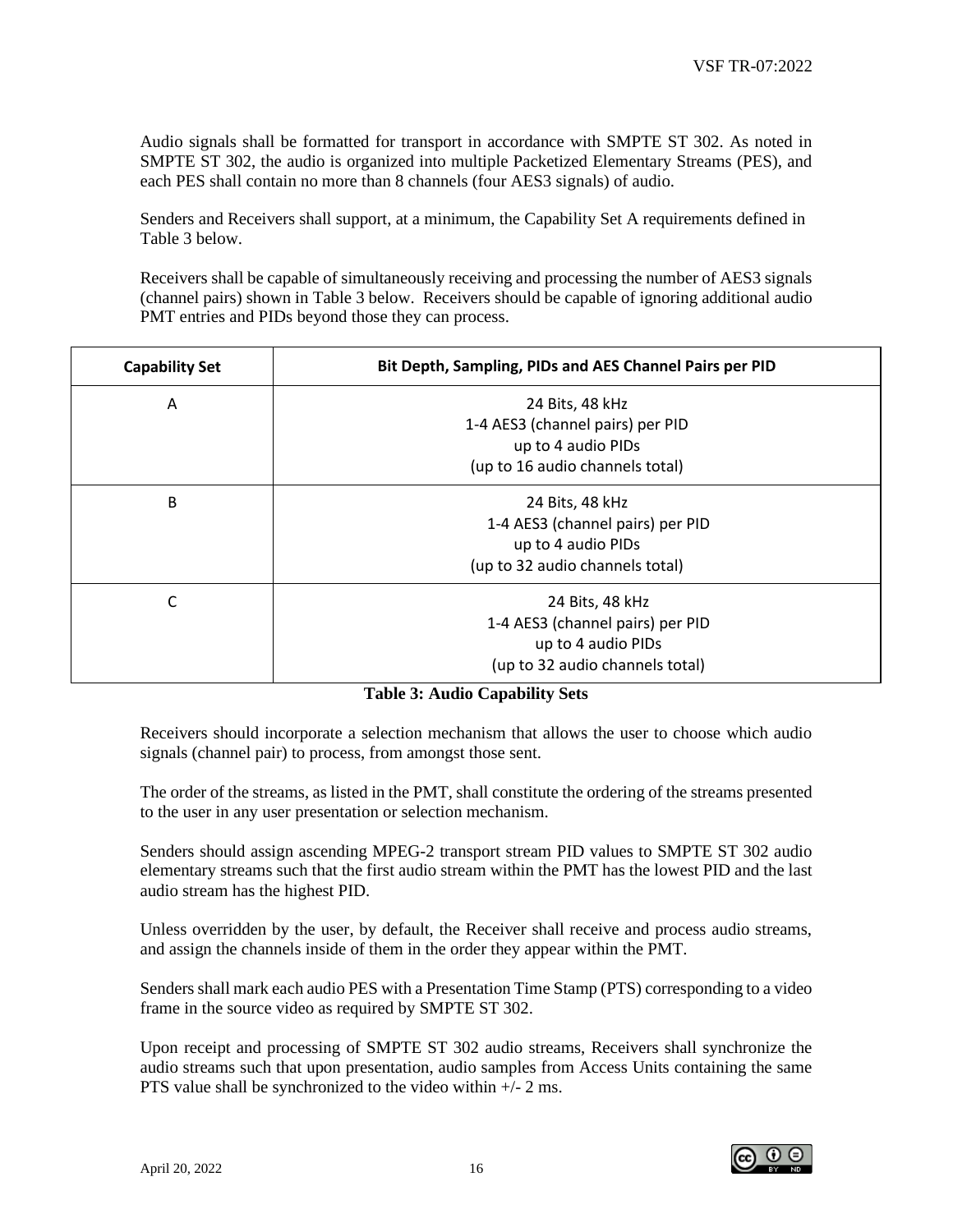Audio Access Units with the same PTS value shall be aligned with each other in a sample-phaseaccurate manner.

Note: When synchronizing the output video to a local (Genlock) time base, A/V synchronization error of  $+$ - $\frac{1}{2}$  video frame time can be expected. Implementers are referred to Rec. ITU-R BT.1359-1 "Relative Timing of Sound and Vision for Broadcasting", as well as CEA-CEB20 "A/V Synchronization Processing Recommended Practice" for additional guidance on this topic. For the specific case of Dolby E, implementers are referred to SMPTE RDD 19.

## <span id="page-17-0"></span>**9.3 Ancillary Data**

Subject to the exceptions and limits noted below, Senders and Receivers shall support the transport of SMPTE ST 291-1 data using the method specified in SMPTE ST 2038.

Note: Most SDI signals include Horizontal Ancillary (HANC) and Vertical Ancillary (VANC) data packets formatted in accordance with SMPTE ST 291-1. ANC data packets of this format are also transported via SMPTE ST 2110-40.

Note: Since video metadata is included in the video descriptor, access unit elementary header, and potentially within SMPTE ST 2038 ANC packets, it may be possible that a contradiction could occur between this metadata.

Implementers shall follow best standard practices as indicated in this document to avoid duplication of metadata. If duplication is unavoidable, then metadata shall be consistent in each location with no difference. If a receiver detects a conflict, the video descriptor or access unit elementary header shall prevail.

#### <span id="page-17-1"></span>**9.3.1 HANC and VANC data which are excluded from transport**

Section 9.2 above describes audio encapsulation and transport. Senders shall not use HANC or VANC for the encapsulation of audio.

The Embedded Audio Control Packet defined in SMPTE ST 299-1 should not be transmitted by Senders and shall be ignored by Receivers if present in the SMPTE ST 2038 payload.

Receivers shall generate a locally correct Embedded Audio Control Packet based on their specific configuration if they are creating an SDI output.

EDH, CRC, and Line Number information shall not appear in SMPTE ST 2038 streams. While present in the ancillary data spaces of SDI, this information shall not be formatted as ANC packets according to SMPTE ST 291-1.

#### <span id="page-17-2"></span>**9.3.2 Limits on the total amount of ANC data to be transported**

For each of the Capability Sets defined, Table 4 below indicates the maximum number of 10-bit words of SMPTE ST 291-1 ANC data, carried using SMPTE ST 2038, which shall be supported by compliant Receivers.

Senders shall not exceed the maximum data rates in Table 4 below.

Receivers shall be able to process ANC data streams that conform to the bit rates listed in Table 4

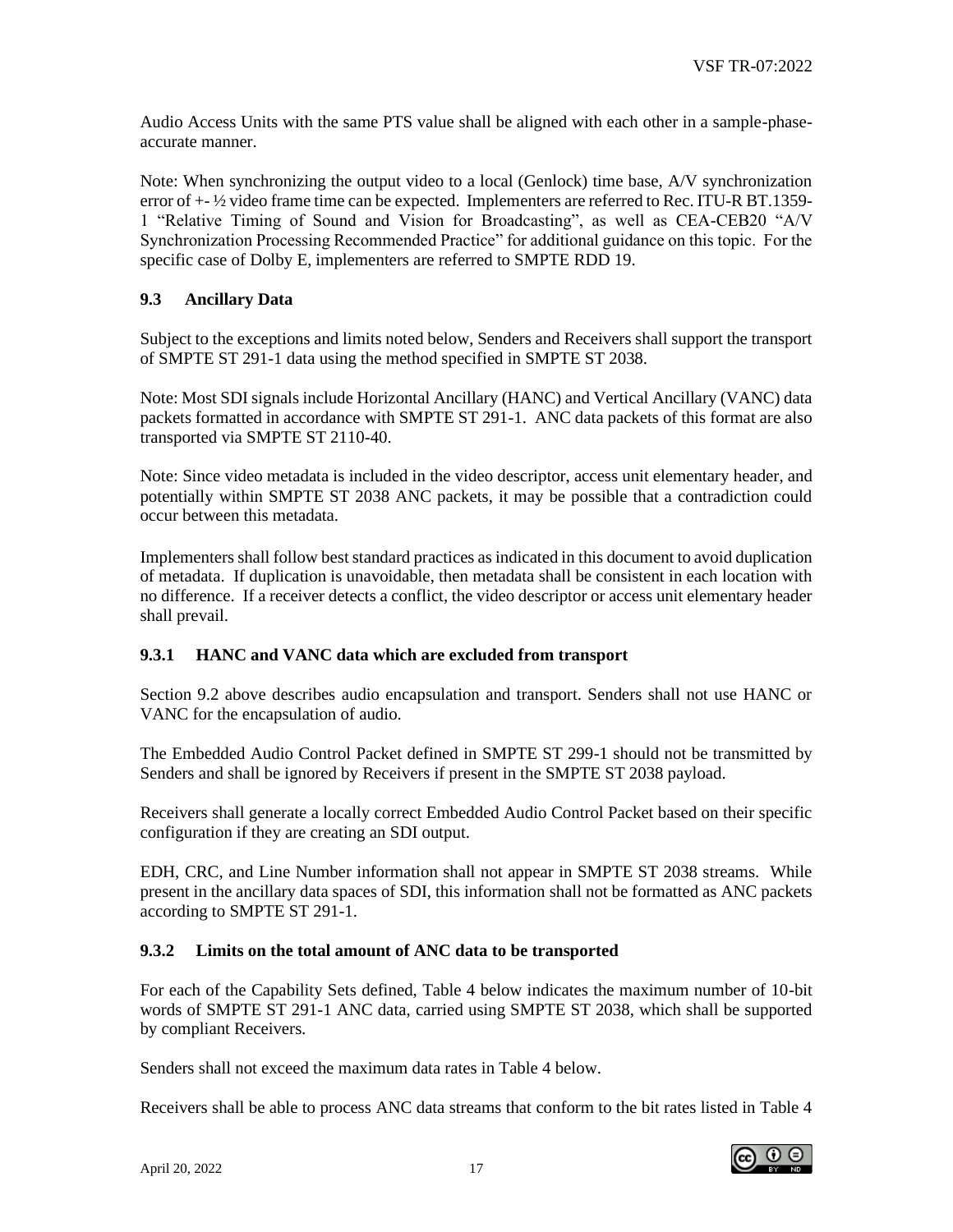below.

| Capability<br><b>Set</b>   | <b>Description</b>                                                                                          | Number of<br>$10$ -bit<br>words/sec |
|----------------------------|-------------------------------------------------------------------------------------------------------------|-------------------------------------|
| Capability<br>Set A, B & C | Number of 10-bit words of ANC Data payload per second<br>(2096 per frame @ 50Hz) (1748 per frame @ 59.94Hz) | 104.800                             |
|                            | Transport Maximum bit rate (Rmax) (bits/second)                                                             | 2,500,000                           |

#### **Table 4 – Amount of ANC Data Transported Using ST 2038 to be Supported by the Different Capability Sets**

Note: In Table 4, 104800 10-bit words per second is equivalent to 8 full-sized ANC data packets per frame, each having 7 header words and 255 User Data Words, at 50 frames per second. Since the size of ANC data packets is variable, more than 8 packets can, of course, be transported.

The ANC data transmitted by Senders shall be compliant with the T-STD model as specified in Rec. ITU-T H.222.0, using an elementary stream buffer size (*Bn*) as described in Table 4 above.

The transport buffer *TBn* for the ANC service shall be 512 bytes as specified in Rec. ITU-T H.222.0.

For ST 2038 ANC data, the transport buffer shall be drained (*Rxn*) at 1.2 times *Rmax* as per Table 4 above.

Note: Users should note that ST 2038 ANC data is encapsulated in 188 byte MPEG-2 Transport Stream packets. The resulting transport stream bit rate can be substantially higher than the underlying ANC data rate. For example, a 2-byte payload of CEA 608 data becomes 188 bytes in the transport stream layer (ignoring the header overhead).

# <span id="page-18-0"></span>**10. IP Encapsulation and Forward Error Correction**

Senders shall map MPEG-2 Transport Stream for transport over an IP network in accordance with SMPTE ST 2022-2.

If FEC is implemented, Senders shall construct the FEC stream in accordance with SMPTE ST 2022-1.

Receivers shall be able to accept IP streams that are compliant with SMPTE ST 2022-2.

If FEC is implemented, Receivers shall be able to accept and process FEC streams constructed in accordance with SMPTE ST 2022-1.

Although SMPTE 2022-2 allows for 1, 4 and 7 MPEG-2 Transport Stream packets per IP datagram, Senders that are compliant with this TR shall emit streams with 7 TS packets per IP datagram and shall not emit streams with 1 or 4 transport stream per datagram.

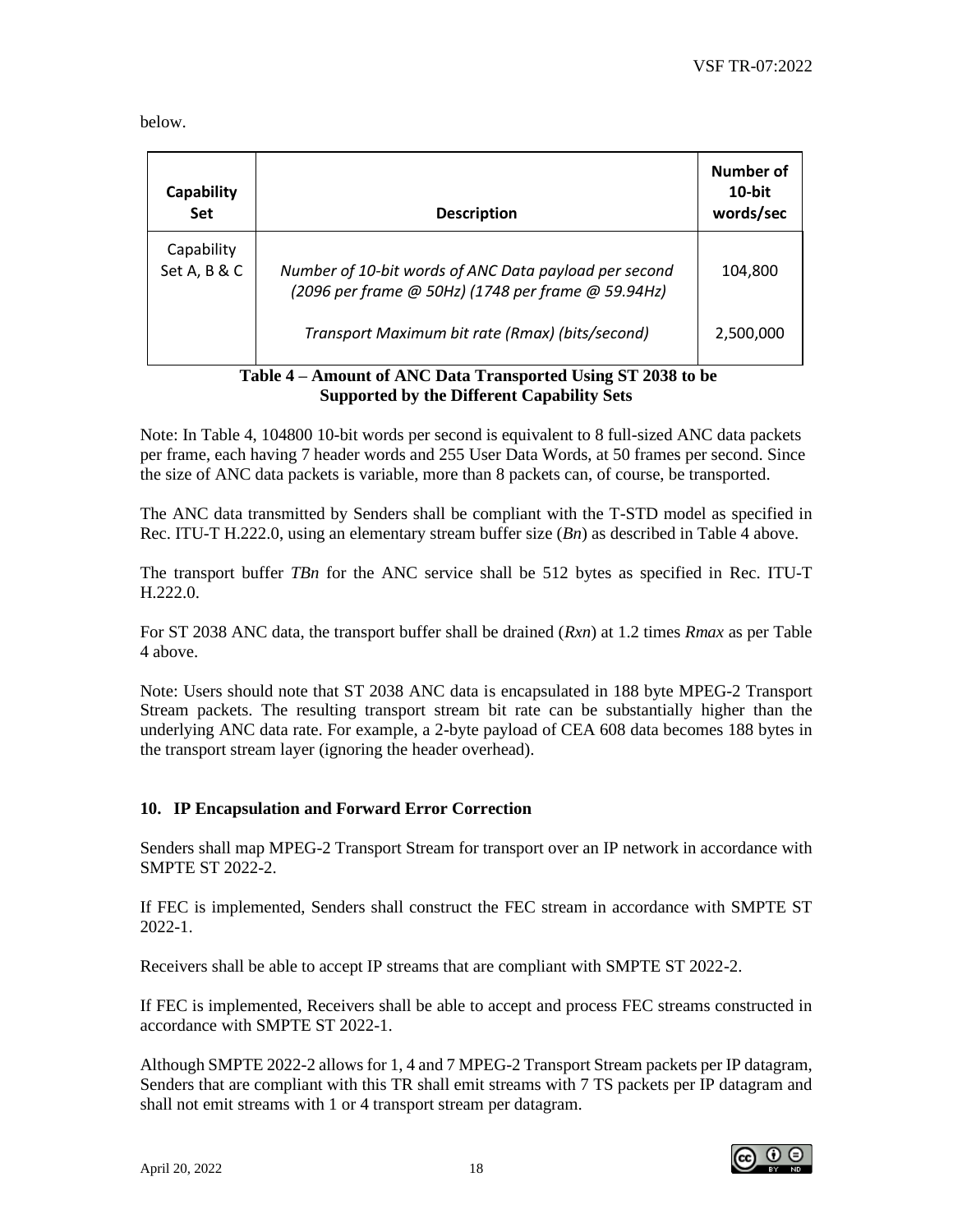## <span id="page-19-0"></span>**11. Bibliography (Informative)**

- − CEA-CEB20 "A/V Synchronization Processing Recommended Practice"
	- o CEA-608-B-2000 "Line 21 data services" Rec. ITU-R BT 709-6 "Parameter values for the HDTV standards for production and international programme exchange"
- − Rec. ITU-R BT.1359-1 "Relative Timing of Sound and Vision for Broadcasting"
- − SMPTE RDD 8:2008 "Storage and Distribution of Teletext Subtitles and VBI Data for High-Definition Television"
- − SMPTE RDD 19:2011 "Guidelines on the Use of Dolby® E with Video Signals at Frame Rates Greater than 30 Hz"
- − SMPTE ST 291-1:2011 "Ancillary Data Packet and Space Formatting"
- − SMPTE RP 291-2:2013 "Ancillary Data Space use 4:2:2 SDTV and HDTV component systems and 4:2:2 2048 x 1080 Production Image formats"
- − SMPTE ST 292-1:2011 "1.5 Gb/s Signal/Data Serial Interface"
- − SMPTE ST 334-1:2007 "Vertical Ancillary Data Mapping of Caption Data and Other Related Data"
- − SMPTE ST 340:2008 "Format for Non-PCM Audio and Data in AES3 ATSC A/52B Digital Audio compression Standard for AC-3 Data Types"
- − SMPTE ST 424:2006 "Television 3 Gb/s Signal/Data Serial Interface"
- − SMPTE ST 425:2011 "Source Image Format and Ancillary Data Mapping for the 3 Gb/s Interface"
- − SMPTE ST 2010:2008 Vertical Ancillary Data Mapping of ANSI/SCTE 104 Messages
- − SMPTE ST 2016-3:2009 "Vertical Ancillary Data Mapping of Active Format Description and Bar Data"
- − SMPTE ST 2020-1:2008 "Format of Audio Metadata and Description of the Asynchronous Serial Bitstream Transport"
- − SMPTE ST 2020-2:2008 "Vertical Ancillary Data Mapping of Audio Metadata Method A"
- − SMPTE ST 2020-3-2008 "Vertical Ancillary Data Mapping of Audio Metadata Method B"
- − SMPTE ST 2031-2:2007 "Carriage of DVB/SCTE VBI Data in VANC"
- − SMPTE ST 2041-2:2010 "Format for Non-PCM Audio in AES3 MPEG-2 AAC and HE AAC Audio in ADTS"SMPTE ST 2041-3:2010 "Format for Non-PCM Audio and Data in AES3 - MPEG-4 AAC and HE AAC Compressed Digital Audio in ADTS and LATM/LOAS Wrappers"

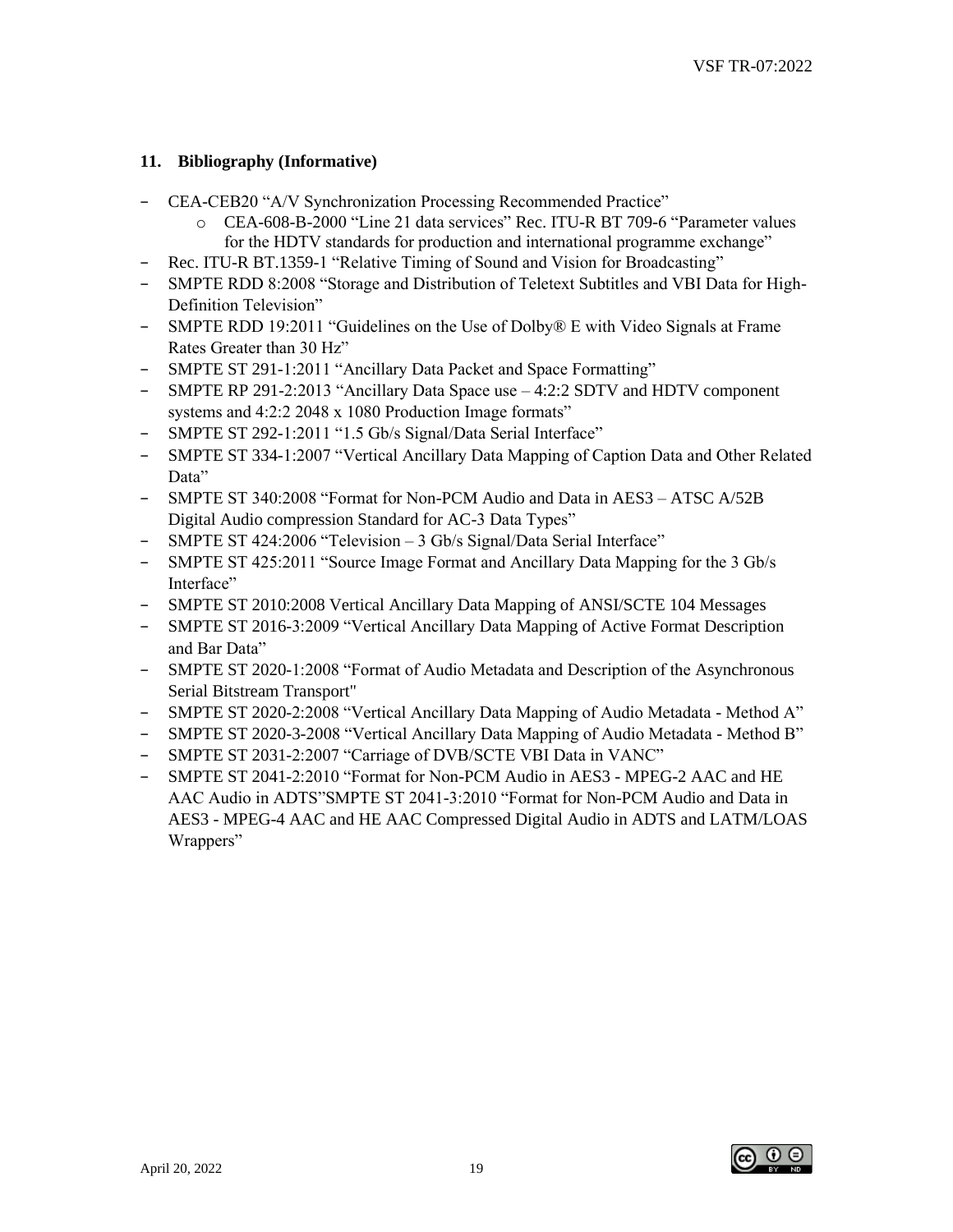# <span id="page-20-0"></span>**Appendix A (Informative) Program Map Table Example**

|                              | value                                                                                                                                                                                               | bits  | contents                                                                  |
|------------------------------|-----------------------------------------------------------------------------------------------------------------------------------------------------------------------------------------------------|-------|---------------------------------------------------------------------------|
|                              | 0x02                                                                                                                                                                                                | 8     | table id                                                                  |
|                              | 1011 <pmt-length></pmt-length>                                                                                                                                                                      | 16    | length of the PMT section                                                 |
|                              | <program num=""></program>                                                                                                                                                                          | 16    | program number                                                            |
| <b>PMT</b> Header            | 11 <version><cn></cn></version>                                                                                                                                                                     | 8     | version $(5)$ current/next $(1)$                                          |
|                              | 0x0000                                                                                                                                                                                              | 16    | section #, last section #                                                 |
|                              | 111 <pcr-pid></pcr-pid>                                                                                                                                                                             | 16    | what PID carries the PCR                                                  |
|                              | 1111 <pgm-info-length></pgm-info-length>                                                                                                                                                            | 16    | length of the program descriptors which follow                            |
|                              | program-level descriptors if any                                                                                                                                                                    | $8*n$ | variable length, byte aligned                                             |
|                              | 0x32                                                                                                                                                                                                | 8     | stream_type $(0x32 == JPEGXS)$                                            |
|                              | 111 <pid-value></pid-value>                                                                                                                                                                         | 16    | which PID carries this PES                                                |
| <b>JPEG XS Video</b>         | 1111 <es-info length=""></es-info>                                                                                                                                                                  | 16    | length of the elementary descriptors which follow<br>if any               |
| Stream                       | $0x3F<$ len $1>0x14<$ len $2>00$<br><horizontal_size16><br/><vertical_size16><br/><brat32><frat32><br/><other es="" information=""></other></frat32></brat32></vertical_size16></horizontal_size16> |       | Extension Descriptor (0x3F) containing JPEG XS<br>Video Descriptor (0x14) |
|                              | other descriptors                                                                                                                                                                                   |       | other descriptors                                                         |
|                              | 0x06                                                                                                                                                                                                | 8     | stream_type $(0x06 == private data)$                                      |
| SMPTE<br>ST 302 Audio        | 111 <pid-value></pid-value>                                                                                                                                                                         | 16    | which PID carries this PES                                                |
| Stream<br>(PMT could         | 1111 <es-info-length></es-info-length>                                                                                                                                                              | 16    | length of the elementary descriptors which follow                         |
| contain several of<br>these) | 0x05 <len>0x42535344</len>                                                                                                                                                                          | $8*6$ | registration descriptor (0x05) for SMPTE 302<br>audio. 0x42535344 ="BSSD" |
|                              | other descriptors                                                                                                                                                                                   | $8*n$ | other descriptors                                                         |

This appendix contains an annotated example of a Program Map Table.

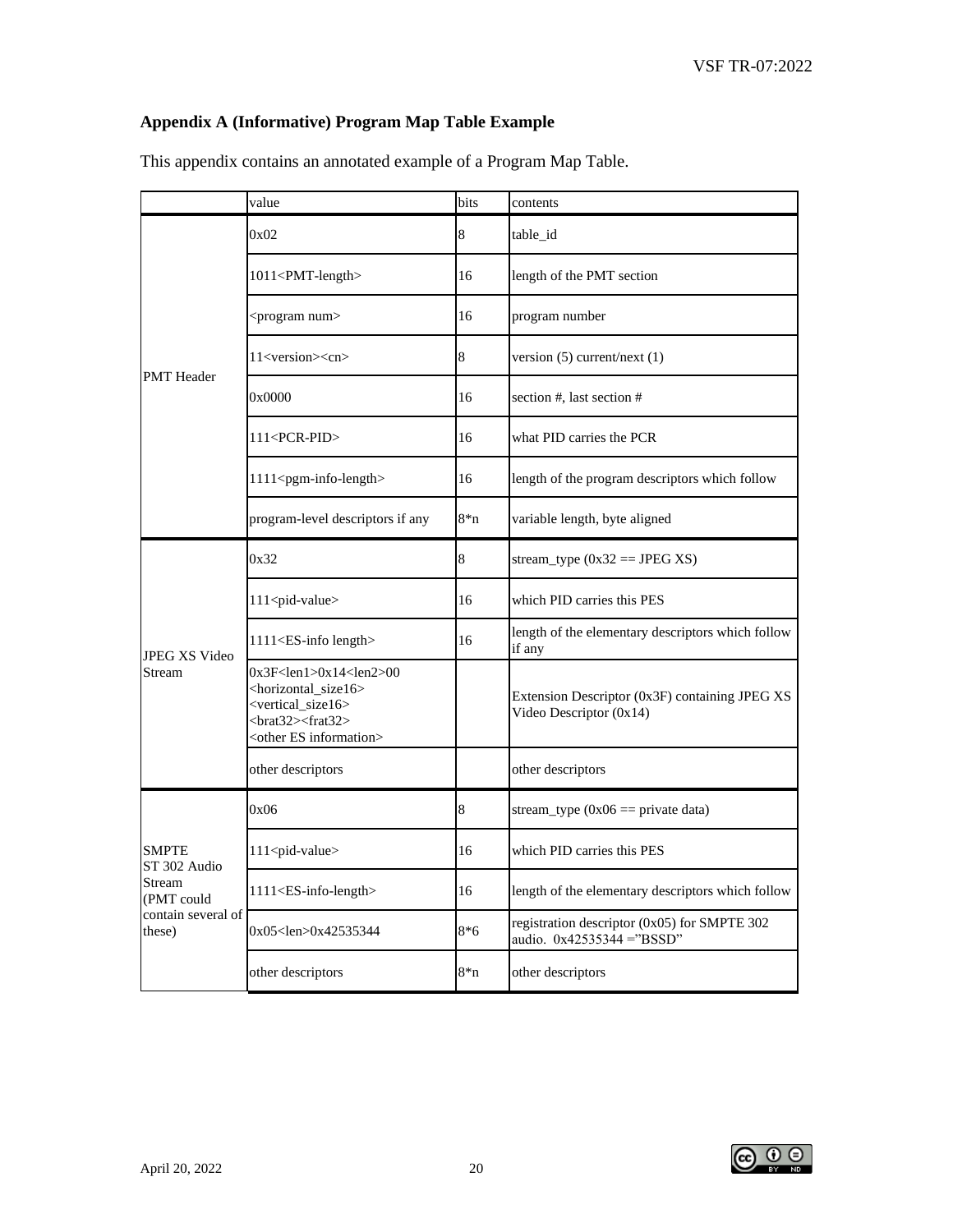|                           | 0x06                          |       | stream_type $(0x06 == private data)$                                                |
|---------------------------|-------------------------------|-------|-------------------------------------------------------------------------------------|
|                           | $111$ <pid-value></pid-value> | 16    | which PID carries this PES                                                          |
| <b>SMPTE</b><br>ST 2038   | $1111$ < ES-info-length >     | 16    | length of the descriptors which follow                                              |
| <b>ANC</b> Data<br>Stream | $0x05$ <len> 0x56414E43</len> | $8*6$ | registration descriptor $(0x05)$ for SMPTE 2038<br>VANC data. $0x56414E43 = "VANC"$ |
|                           | $0xC4$ < len $>$ descriptor   | var   | anc_data_descriptor (mandatory, but contents is<br>optional)                        |

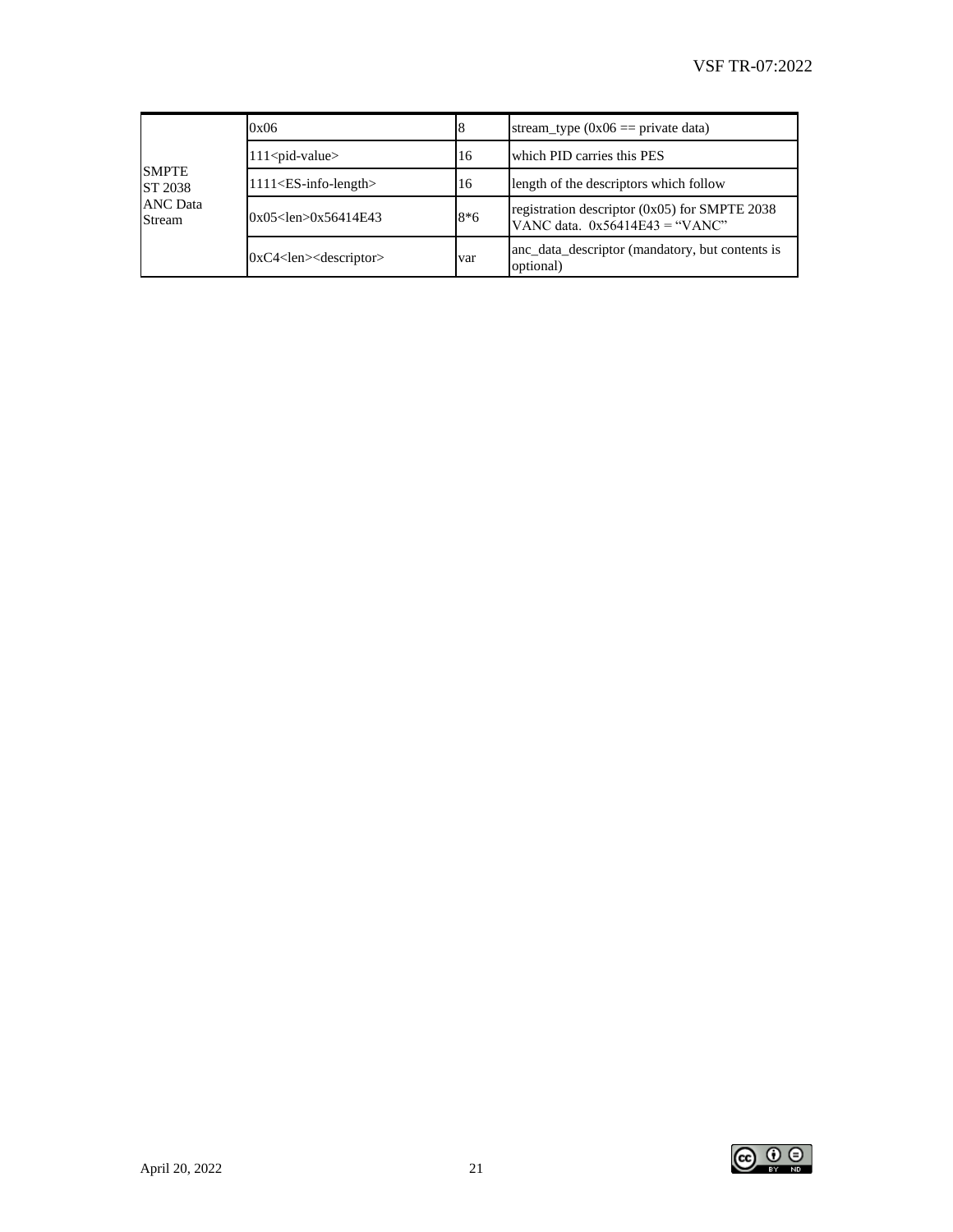# **Appendix B – Capabilities and Interop Points**

<span id="page-22-0"></span>

| Interop<br>Points | Capability<br>Set | Format &<br>Frame Rate* | <b>Pixels per</b><br>Frame | <b>Max Coding</b><br>Efficiency<br><b>Mbps</b> | <b>Max Coding</b><br><b>Efficiency</b><br><b>Bpp</b> | <b>Min Coding</b><br>Efficiency<br><b>Mbps</b> | <b>Min Coding</b><br>Efficiency<br><b>Bpp</b> | <b>Bit</b><br>Depth | Color<br><b>Sampling</b> | Color Space                      | Audio<br>Capab<br>ility<br>Set | <b>JPEG XS Profile</b> |        |                 | Reference<br><b>Uncompresse</b><br>d Mbps<br>Video, Mbps |
|-------------------|-------------------|-------------------------|----------------------------|------------------------------------------------|------------------------------------------------------|------------------------------------------------|-----------------------------------------------|---------------------|--------------------------|----------------------------------|--------------------------------|------------------------|--------|-----------------|----------------------------------------------------------|
|                   |                   |                         |                            |                                                |                                                      |                                                |                                               |                     |                          |                                  |                                | Profile                | Level  | Sublevel        |                                                          |
| $\mathbf{1}$      | A                 | 720px1280/59            | 55,240,759                 | 92                                             | 1.67                                                 | 221                                            | 4.00                                          | 10bit               | 4:2:2                    | Rec. ITU-R<br>BT.709-6           | A                              | High<br>444.12         | $1k-1$ | Sublev4bpp      | 1105                                                     |
| $\overline{2}$    | A                 | 720px1280/50            | 46,080,000                 | 77                                             | 1.67                                                 | 184                                            | 3.99                                          | 10bit               | 4:2:2                    | Rec. ITU-R<br>BT.709-6           | Α                              | High<br>444.12         |        | 1k-1 Sublev4bpp | 922                                                      |
| 3                 | A                 | 1080ix1920/29           | 62,145,854                 | 104                                            | 1.67                                                 | 249                                            | 4.01                                          | 10bit               | 4:2:2                    | Rec. ITU-R<br>BT.709-6           | A                              | High<br>444.12         | $2k-1$ | Sublev4bpp      | 1243                                                     |
| 4                 | A                 | 1080ix1920/25           | 51,840,000                 | 86                                             | 1.66                                                 | 207                                            | 3.99                                          | 10bit               | 4:2:2                    | Rec. ITU-R<br>BT.709-6           | A                              | High<br>444.12         |        | 2k-1 Sublev4bpp | 1037                                                     |
| 5a                | A                 | 1080px1920/59           | 124,291,708                | 207                                            | 1.67                                                 | 497                                            | 4.00                                          | 10bit               | 4:2:2                    | Rec. ITU-R<br>BT.709-6           | А                              | High<br>444.12         |        | 2k-1 Sublev4bpp | 2486                                                     |
| 5b                | A                 | 1080px1920/59           | 124,291,708                | 207                                            | 1.67                                                 | 497                                            | 4.00                                          | 10bit               | 4:2:2                    | Rec. ITU-R<br>BT.2100-2<br>(PQ)  | A                              | High<br>444.12         |        | 2k-1 Sublev4bpp | 2486                                                     |
| 5c                | A                 | 1080px1920/59           | 124,291,708                | 207                                            | 1.67                                                 | 497                                            | 4.00                                          | 10bit               | 4:2:2                    | Rec. ITU-R<br>BT.2100-2<br>(HLG) | A                              | High<br>444.12         |        | 2k-1 Sublev4bpp | 2486                                                     |
| 6a                | A                 | 1080px1920/50           | 103,680,000                | 173                                            | 1.67                                                 | 415                                            | 4.00                                          | 10bit               | 4:2:2                    | Rec. ITU-R<br>BT.709-6           | А                              | High<br>444.12         |        | 2k-1 Sublev4bpp | 2074                                                     |
| 6b                | A                 | 1080px1920/50           | 103,680,000                | 173                                            | 1.67                                                 | 415                                            | 4.00                                          | 10bit               | 4:2:2                    | Rec. ITU-R<br>BT.2100-2<br>(PQ)  | A                              | High<br>444.12         |        | 2k-1 Sublev4bpp | 2074                                                     |
| 6c                | A                 | 1080px1920/50           | 103,680,000                | 173                                            | 1.67                                                 | 415                                            | 4.00                                          | 10bit               | 4:2:2                    | Rec. ITU-R<br>BT.2100-2<br>(HLG) | A                              | High<br>444.12         |        | 2k-1 Sublev4bpp | 2074                                                     |
| 7a                | B                 | 2160px3840/59           | 497,166,833                | 829                                            | 1.67                                                 | 1989                                           | 4.00                                          | 10bit               | 4:2:2                    | Rec. ITU-R<br>BT.709-6           | B                              | High<br>444.12         |        | 4k-2 Sublev4bpp | 9,943                                                    |
| 7 <sub>b</sub>    | B                 | 2160px3840/59           | 497,166,833                | 829                                            | 1.67                                                 | 1989                                           | 4.00                                          | 10bit               | 4:2:2                    | Rec. ITU-R<br>BT.2100-2<br>(PQ)  | B                              | High<br>444.12         | 4k-2   | Sublev4bpp      | 9,943                                                    |
| 7c                | В                 | 2160px3840/59           | 497,166,833                | 829                                            | 1.67                                                 | 1989                                           | 4.00                                          | 10bit               | 4:2:2                    | Rec. ITU-R<br>BT.2100-2<br>(HLG) | B                              | High<br>444.12         |        | 4k-2 Sublev4bpp | 9,943                                                    |
| 8a                | B                 | 2160px3840/50           | 414,720,000                | 691                                            | 1.67                                                 | 1659                                           | 4.00                                          | 10bit               | 4:2:2                    | Rec. ITU-R<br>BT.709-6           | B                              | High<br>444.12         |        | 4k-2 Sublev4bpp | 8,294                                                    |
| 8b                | B                 | 2160px3840/50           | 414,720,000                | 691                                            | 1.67                                                 | 1659                                           | 4.00                                          | 10bit               | 4:2:2                    | Rec. ITU-R<br>BT.2100-2<br>(PQ)  | B                              | High<br>444.12         | $4k-2$ | Sublev4bpp      | 8,294                                                    |